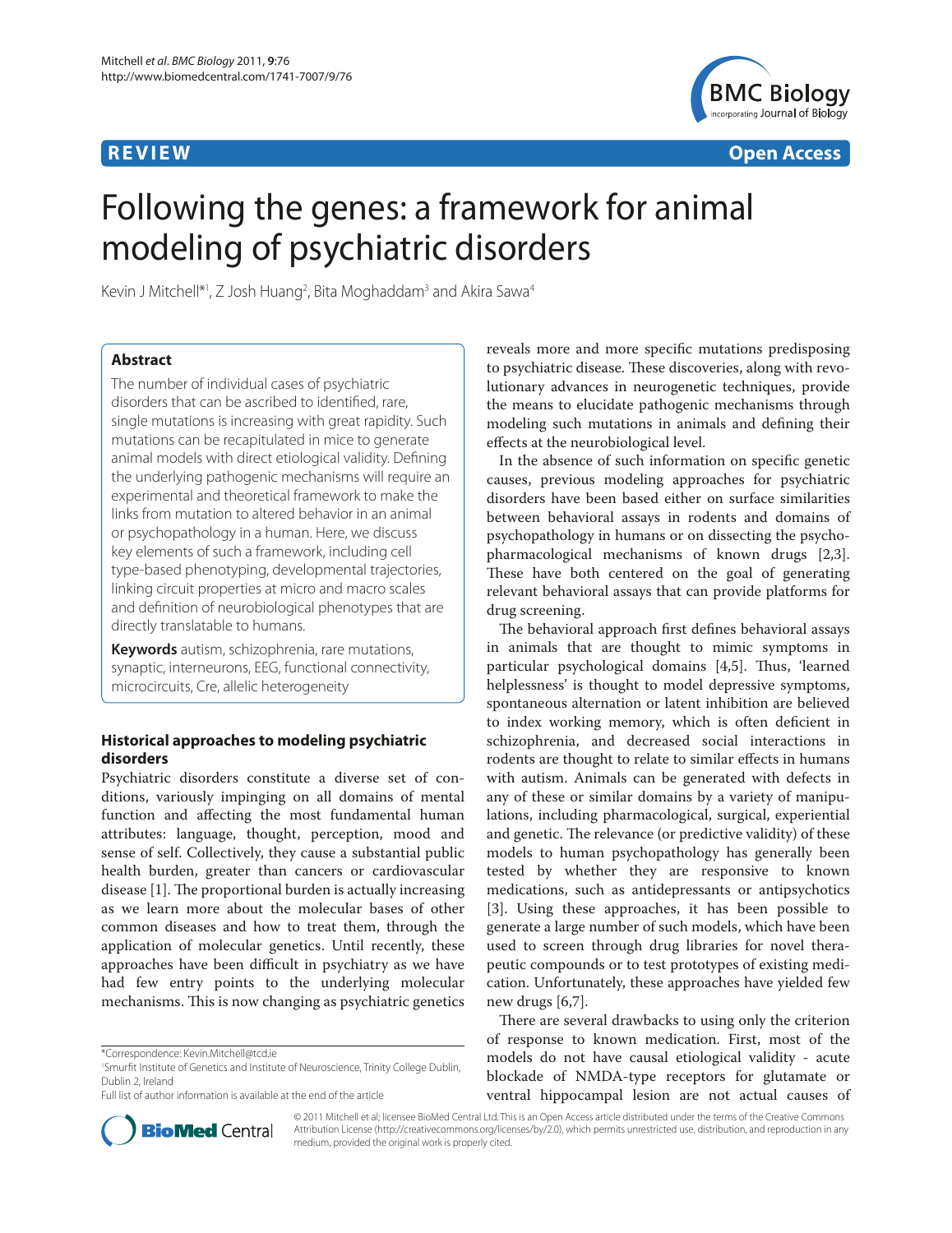schizophrenia, for example. Second, the surface parallels between rodent and human behavior may be misleading. On the contrary, we should expect some of the underlying neurobiological defects to manifest at the behavioral level in species-specific ways, which may or may not appear related [2]. Third, defining predictive validity based on responsiveness to known drugs inevitably restricts the focus to mechanisms affected by those drugs. This circularity has undoubtedly contributed to the paucity of new drug mechanisms being found.

A complementary approach is now becoming possible as particular mutations causing psychiatric illness are being identified at an ever-increasing rate. Mouse models of these mutations can now be investigated using increasingly powerful and sophisticated tools to get at the underlying neurobiology and elucidate pathogenic mechanisms, from the level of synapses formed between specific cell types in specific circuits to the level of dynamic function of neuronal networks and concomitant moment-to-moment behavior. These types of approaches should provide the necessary neurobiological knowledge to enable the rational design of new therapeutics.

## **A revolution in psychiatric genetics**

The field of psychiatric genetics is undergoing a profound paradigm shift. For several decades, the prevailing model has held that psychiatric disorders arise in any individual due to the cumulative effects of a large number of common variants [8-10]. Each of these, by themselves, would have a very small effect on risk, but when the collective burden of such alleles passes a putative threshold, the system would be pushed into a pathogenic state. Though this model has little empirical support, it provided the theoretical foundation for genome-wide association studies (GWAS) [11], which aim to detect such variants by comparing allele frequencies for millions of such variants between cases and controls [12-15]. For psychiatric disorders, these studies, now carried out on tens of thousands of people, have yielded a number of replicated common variants reaching the threshold for genome-wide significance [16-26]. These include eight loci for schizophrenia [26,27], two for bipolar disorder [25] and one for schizophrenia and bipolar disorder together [25]; three potential loci arising from individual GWAS for autism [22-24] have not yet been replicated on the same scale. These findings point to loci that may be involved in disease risk at a population level but do not identify or speak to the likely allelic frequency of causal variants [28]. Each of the associated variants has a tiny statistical effect on risk at the population level and, collectively, the significant single nucleotide polymorphisms statistically account for only a few percent of the overall heritability of the disorder [18,25,26].

The alternative model is that psychiatric disorders arise due to mutations in any of a very large number of genes [11,29-33]. Under this model, psychiatric diagnostic categories are actually umbrella terms for large numbers of distinct genetic disorders that happen to result in similar spectra of symptoms. This is the sort of genetic heterogeneity that underlies categories such as congenital deafness, epilepsy, mental retardation, retinitis pigmentosa, many cancers and other conditions [34,35].

It has, of course, been known for some time that psychiatric illness could arise due to single mutations. Well-known examples include fragile X syndrome [36], Rett syndrome [37] and mutations in the *neuroligin* genes *NLGN3* and *NLGN4* [38], all of which are associated with autistic spectrum disorder, and velocardiofacial syndrome (22q11.2 deletion syndrome) [39] and the Scottish DISC1 translocation [40], which are associated with schizophrenia and other psychiatric diagnoses. The number of such identified mutations is now steadily and rapidly increasing, thanks to the application of new genomic microarray [41,42] and sequencing technologies [43,44], to the point where they collectively explain an appreciable fraction of psychiatric diagnoses.

Copy number variants (deletions or duplication of chromosomal segments, often affecting multiple genes) have been most readily identified and make up an important class of causal mutations in schizophrenia  $[42, 45-51]$ , autism [41,52-54], attention deficit-hyperactivity disorder [55-58], Tourette syndrome [59], developmental delay and mental retardation [60,61], epilepsy [62] and cortical malformations [63]. Whole-exome and whole-genome sequencing approaches are now also identifying large numbers of point mutations individually responsible for psychiatric conditions [64-71].

A number of important principles have emerged from these studies. First, there is considerable overlap in the genetic etiology of what had previously been considered distinct disorders. Individual mutations that predispose to one class of psychiatric illness, such as schizophrenia, are also associated with other disorders, such as bipolar disorder, autism, mental retardation, epilepsy, attention deficit hyperactivity disorder and Tourette's syndrome (for example, [31,72-77]), in agreement with recent epidemiological data indicating shared risk [78-83]. Traditional diagnostic categories, although still very useful in organizing daily practice in psychiatry, may therefore represent not natural kinds in terms of etiology, but more or less distinct phenotypic endpoints that may arise from common origins.

Second, the mutations so far discovered are characterized by incomplete penetrance and variable expressivity [31,77,84]. As with the DISC1 translocation, such mutations may result in a range of phenotypes and many carriers may be unaffected by any psychiatric condition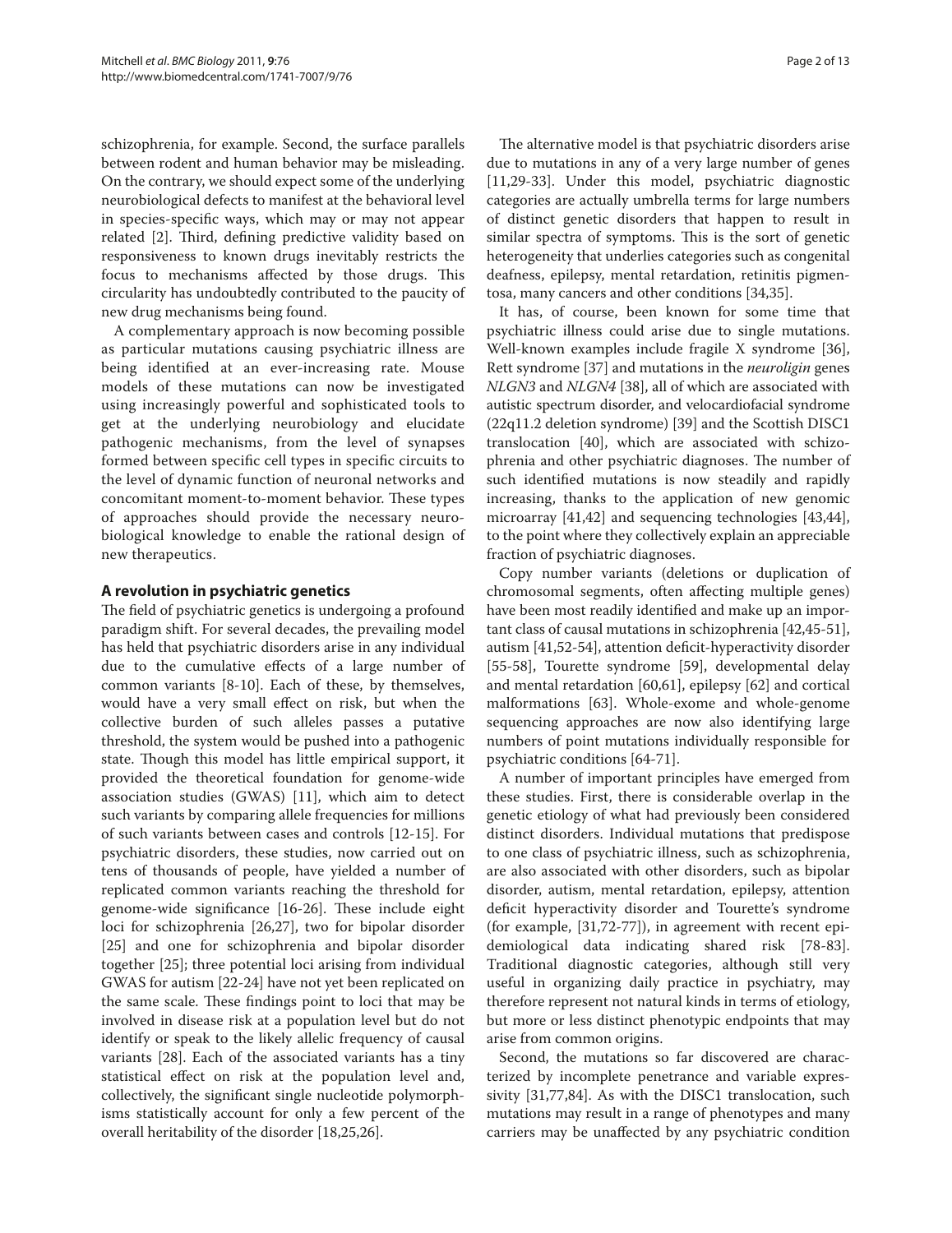[85]. Of course, the penetrance depends on which phenotype is being assessed - it will be lowest for specific diagnoses, higher for psychiatric illness generally and higher still for neurobiological endophenotypes, which may be apparent even in clinically unaffected carriers.

Third, many of the identified genes are involved in neural development [42,77,86]. While certainly not exclusive, this is probably the largest category of susceptibility genes. Genes involved in activity-dependent synaptic plasticity, such as *FMR1*, are also highly represented. With increasing numbers of genes being identified all the time, it is becoming possible to assign many of them to specific biochemical pathways or cellular processes, such as synapse formation and plasticity (for example, [64,66,87-89]).

Fourth, allelic specificity and dosage are extremely important. Different mutations in the same gene may result in very different phenotypic outcomes. As a classic example, Duchenne muscular dystrophy and Becker's muscular dystrophy are caused by different types of mutations in the *dystrophin* gene: their clinical severity, manifestation, and age of onset are also different [90]. Similar effects are seen for genes implicated in neurological and psychiatric disorders [32,35], as described later. In addition, some alleles may cause severe neurological disorders when homozygous but manifest as psychiatric illness in heterozygous form [32,35,91].

Fifth, while these findings highlight the importance of rare single mutations, they do not necessarily imply a simple mode of inheritance. Many of the mutations found so far show a dominant effect, but recessive mutations are likely to also contribute a sizeable fraction of cases [71,92]. In addition, there is likely to be an important role for modifying mutations in the genetic background that can alter the phenotypic expression of the 'primary' mutation. This is the norm, even for the most classically 'Mendelian' disorders [35,77,93]. One should thus expect a distribution of genetic mechanisms across cases - some will be caused by highly penetrant mutations, others by mutations with more variable outcome, which are modified to some extent by the genetic background, and yet others will involve the inheritance of two or more distinct mutations [35,77,94-96].

Sixth, the eventual phenotype will also be modified by non-genetic factors, including (i) intrinsic developmental variation, where the phenotypic outcome varies due to inherent noise in the molecular processes mediating neurodevelopment [97], and (ii) environmental risk factors, which have been implicated by epidemiological studies. For schizophrenia, for example, these include maternal infection, urbanicity, migration and cannabis use [98]. The impact of such factors in individuals may be highly uneven and dependent on genotype.

Despite these complexities, the major finding is clear: mutations with large effect on risk of psychiatric disorders exist and we now have the means to identify them. If we think of this as a genetic screen for mutations causing a specific phenotype, with demonstrated saturation mutagenesis of the human population [32], then the most effective approach to follow up these discoveries is clear: find the mutations of largest effect and use these as entry points to elucidate the underlying biology.

## *Bone fide* **models of genetic etiology**

Advances in genetic engineering allow us to recapitulate human mutations in mice, and increasingly in rat. It is possible to generate animals with full gene knock-outs, conditional removal of the gene with spatial and temporal control, knock-in of exact human alleles, and to precisely engineer genomic deletions or duplications into syntenic regions of mouse chromosomes, thereby yielding animal models with direct construct validity; that is, where the manipulation is an actual cause of the condition in humans [99,100]. An emerging principle is the importance of allelic specificity for phenotypic outcome. For example, mouse mutants of *Nlgn3* and *Shank3* that recapitulate human alleles found in autism patients demonstrate selective effects that differ from null alleles [101-103]. Mice modeling human deletions or duplications can also be generated [104-106], and phenotypically compared with mutations of single genes in the affected regions in order to track down the specific culprits [107,108].

The number of models generated to date that directly recapitulate or mimic the effects of human alleles is small, but they have already begun to reveal details of the mechanisms of pathogenesis in specific mutants and to highlight convergent pathways, as well as some important general principles. For example, mutations in *Nlgn*, *Nrxn* (encoding a neurexin), *Shank3* (encoding an adaptor protein that interacts with the cytoplasmic tails of Nlgn proteins) and *Cntnap2* (which also encodes a member of the neurexin protein family) all affect synapse formation, altering the biochemical composition of synapses and the balance between excitation and inhibition between specific cell types in developing neuronal networks, with a range of concomitant behavioral deficits [101-103,109-112]. Local and long-range circuitry can also be altered by defects in cell migration and axon projection, which have been observed in *DISC1* mutants or transgenic lines (for example, [113,114]), paralleling observations in humans with *DISC1* mutations [115]. Alterations in longrange functional connectivity have also been observed for example, between cortex and striatum in *Shank3* mutant mice [111], between cortex and hippocampus in *Df(16)A+/-* mice, which recapitulate 22q11.2 deletion [105], and in cortical synchrony in *Cntnap2* mutant mice [112]. These kinds of observations help generate specific hypotheses regarding the cellular origins of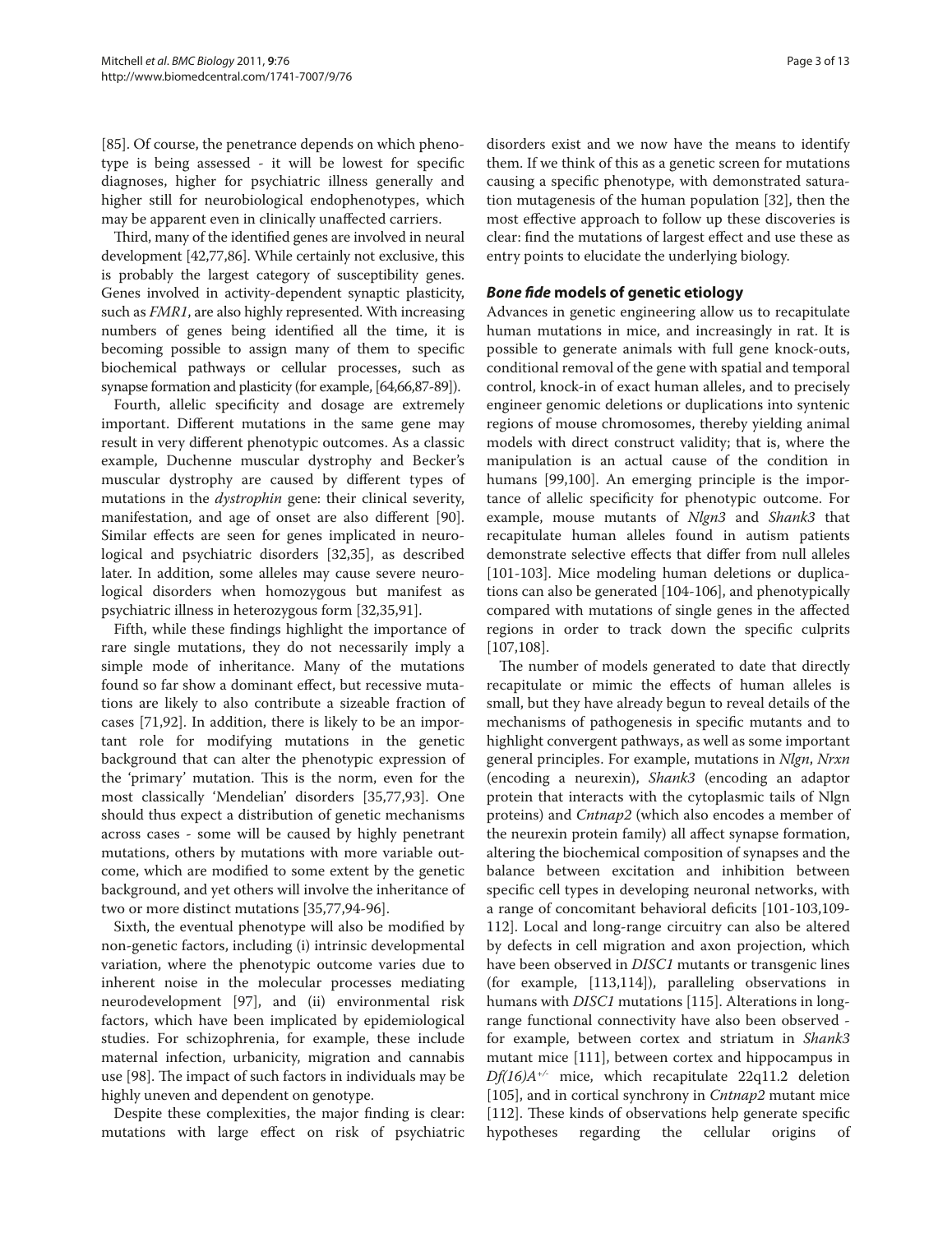pathophysiological states, which can now be tested with the increasingly sophisticated neurogenetic tools available (for example, [116-118]).

Studies in some animal models, such as mice mutant in *Fmr1* or *MeCP2* (the gene for methyl CpG binding protein 2, mutated in Rett syndrome), have even suggested possible new therapies based on detailed understanding of the biochemical pathology [119-121]. Despite all these advances, however, the complete pathways of pathogenesis for any single case remain obscure. Even for *Fmr1*, where the effects of mutation of this gene on synaptic plasticity are well described at the biochemical and cellular levels, the ultimate impact of these changes on the functions of specific neural circuits and how these explain the observed behaviors or psychopathology are only beginning to be unraveled [122].

To fully elucidate the pathogenic mechanisms for any specific mutation will require the integration of analyses across multiple levels, from protein function to systems neuroscience. What are the biochemical functions of the mutated protein? What are the cellular effects in various brain regions? How do these affect the function of various neural circuits? How do changes in neural activity play out over subsequent activity-dependent development? What are the cascading or reactive consequences as the brain develops with these initial alterations? What are the concomitant effects on physiology and behavior? Which circuit defects are responsible for which behavioral phenotypes? Which are the ones most relevant to the symptoms of the human disease? Which are the ones most amenable to intervention? These are formidable challenges even in light of the spectacular advances in modern neuroscience.

Rather than predefining which areas or mechanisms are important or how we expect animal models of psychiatric disorders to behave, we can take a bottom-up approach and simply ask, for any of these mouse mutants 'what happens to their brain circuits?' In analyzing the effects of any particular mutation it will be essential to consider the full cellular complexity of the circuitry and to use all the tools of modern molecular neuroscience to dissect the causal chains from primary genetic lesion to ultimate phenotype(s).

# **A cell type-based approach is key to link genes and circuits in discovering pathogenic mechanisms**

Is there a generally useful strategy to tackle the problem of circuit pathogenesis in rodent models? If genes are the entry points to the cause and genetic architecture of psychiatric disorder, then we suggest that specific cell types may be the next set of entry points in neurobiology studies that may coherently link different levels of analysis, integrate different approaches and technologies, and yield useful answers in understanding pathogenic mechanisms. This is based on the following three first principles: individual cell types are the basic components of neural circuit organization, the building blocks of circuit assembly, and the basic units of gene expression and regulation in the brain (Figure 1). Therefore, a research program centered around cell type-based approaches is likely to be most productive in discovering the biological processes that build and operate neural circuits, and in revealing how these processes are altered by mutations and environmental insults.

The focus on cell types embraces the importance of different types of synapse. For example, mutations in *Nlgn* genes differentially affect the activity-dependent stabilization of excitatory (*Nlgn1*) or inhibitory (*Nlgn2*) synapses, selectively altering levels of different neurotransmitter receptors [123-125]. The effect of *Nlgn2* mutation is specific for inhibitory synapses from fastspiking (parvalbumin-positive) but not from somatostatinpositive interneurons [126]. Such effects can also be region-specific: *Nlgn3* knock-in mice show increased synaptic inhibition in the cortex, but increased excitatory synaptic transmission in the hippocampus [102]. Mutations in other genes, such as *Fmr1* [122] and *ErbB4* or *Nrg1* [127], show similarly cell type- and synapse typespecific effects. Understanding the particular profile of effects across multiple cell types in each mutant thus requires engagement with the cellular complexity of these circuits. This profile will also importantly include compensatory changes that may be secondarily induced and that could play important roles in pathogenesis (for example, [128-131]).

However, cell type-based analysis of neural circuits, although more routinely practiced in invertebrate systems, is highly challenging in the mammalian brain circuits, which consist of highly diverse and intermingled cell types that, until recently, could not be readily identified and experimentally accessed.

Fortunately, our ability to carry out such cell typebased analyses is rapidly increasing, as new neurogenetic tools are developed. Gene expression profiles that define many cell types have been elucidated, enabling researchers to isolate specific genetic elements that can be used to drive cell type-specific expression of a variety of transgenic constructs with different uses. These include tracing axonal projections and synaptic connections, monitoring electrical activity, and non-invasively activating or shutting off neurons in behaving animals with optical methods or chemical ligands [117,132,133]. Combined with advances in multi-photon imaging, automated microscopy and computational resources to deal with very large datasets, these tools confer unprecedented power to dissect the structure and function of neuronal circuits [134,135].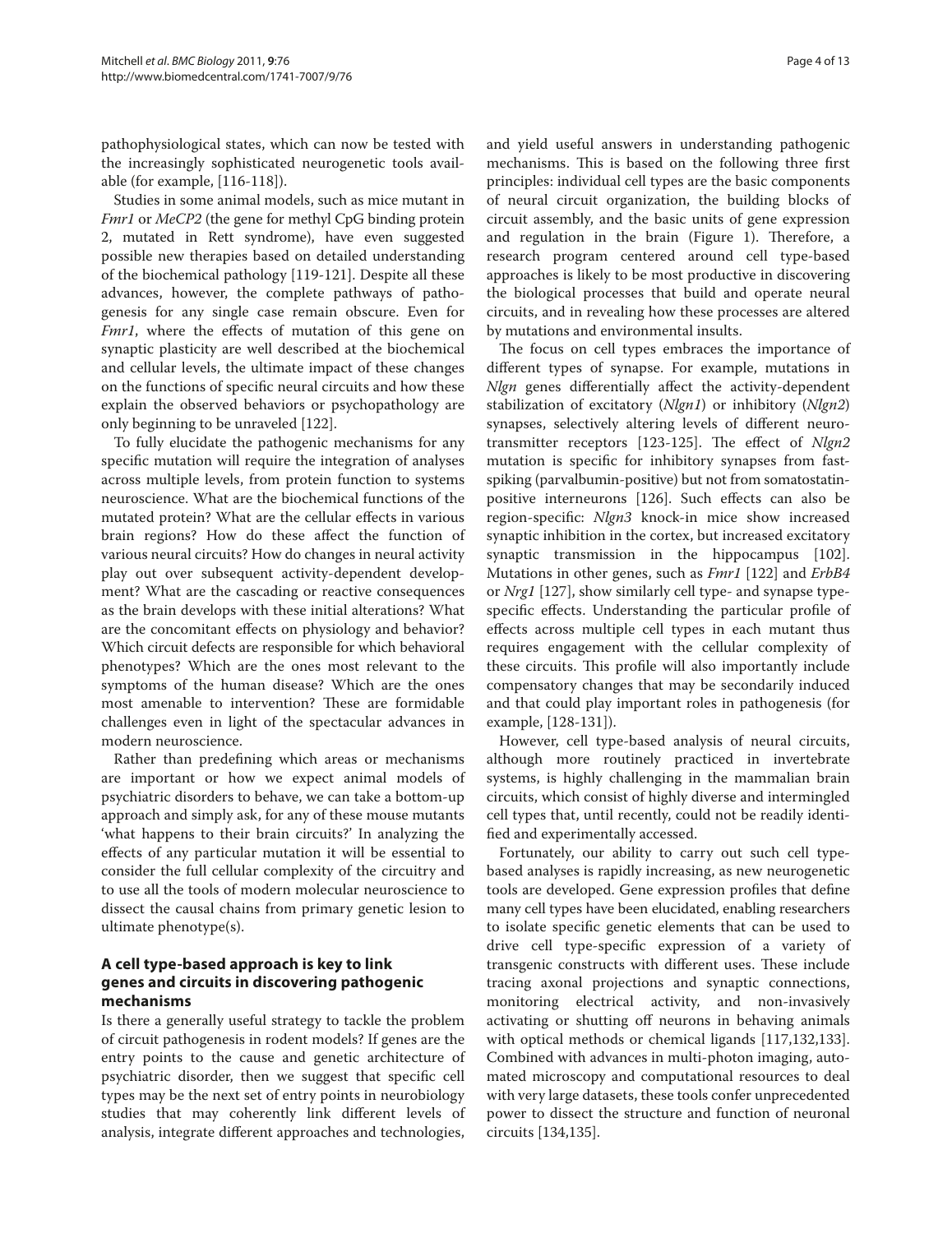

The Cre-loxP system has been adopted as a standardized approach in the mouse to drive such constructs in specific cell types [136]. This binary gene expression system is an effective strategy that confers cell type specificity as well as combinatorial power. A Cre driver mouse line provides a 'genetic switch' in a cell type that, through site-specific recombination between loxP recognition sites, can turn on or off the various molecular probes that allow these cells to be analyzed by all the above modern techniques in their native circuit *in vivo*. An increasing number of Cre drivers thus will allow more systematic and integrated analysis of different cell types in the relevant circuits (for example, [137,138]). Furthermore, certain Cre drivers allow tracking the developmental history of cell types, thereby enabling a comprehensive analysis of these cell types, from their specification, migration and synapse development to their integration and function in the circuits. This approach will be particularly powerful in revealing how the developmental trajectories of cells and circuits are altered, what are the primary cell autonomous changes due to 'direct hit' of the mutant gene, and what are the secondary, possibly maladaptive changes that lead to aberrant circuit-level operations. Genetic tracking of the development of distinct cell types thus will begin to link studies of circuit assembly and function and their

alterations in disease models. This can be achieved simply by bringing the Cre driver allele and relevant reporter alleles into an etiology model through breeding.

Analysis of multiple circuits brain-wide in a disease model will allow a more unbiased 'screen' for deficits, less restricted by prior knowledge and assumptions of disease pathology. This will allow definition of the overall profile of deficits across multiple systems in each individual mutant, which may be quite unique. Comparison of multiple disease models promises to identify shared or distinct circuit deficits in these models, which may underlie their shared or distinct behavioral phenotypes. To achieve this, it will be increasingly useful to establish high-throughput methods to effectively screen for alterations in cell numbers, connectivity, and function with cell type resolution [134].

The convergence of phenotype across multiple animal models may arise at the biochemical or cellular level in some cases (such as pathways involved in synapse formation [87,88] or in cAMP signaling [139]), but only at the level of the emergent functions of large-scale neuronal networks in others (such as the responsiveness of the dopaminergic system [129,140] or GABAergic signaling and neuronal synchrony in the prefrontal cortex [131]). A central challenge in this framework is thus to link the cellular level analysis of phenotypic effects on microcircuit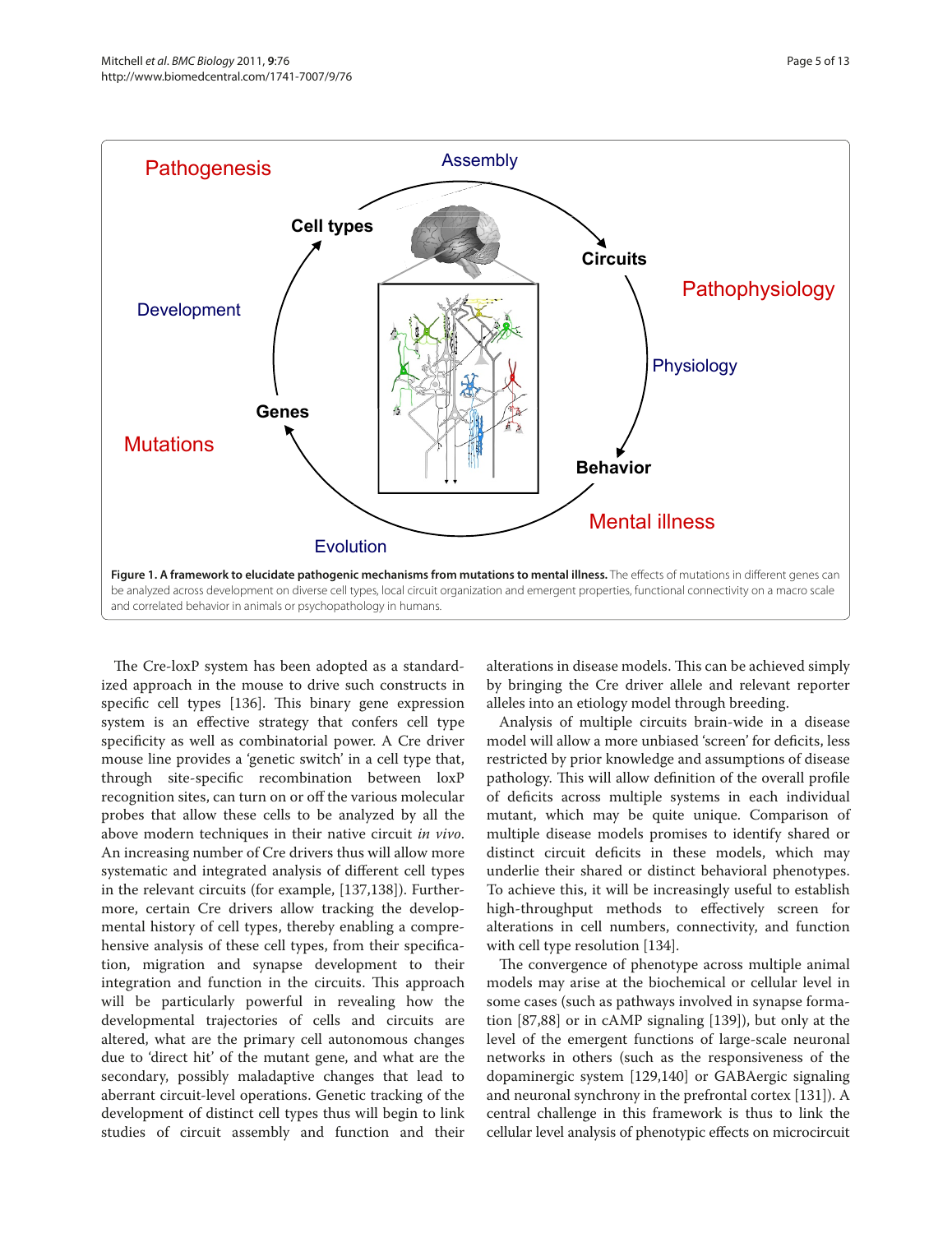architecture to the functional consequences for brain function on a larger scale. It is these emergent functions that will best explain behavior or psychopathology. Rather than merely demonstrating that a mouse mutant shows some patterns of behavior reminiscent of human symptomatology, it will be essential to analyze physiological measures of circuit dynamics that explain behavior on a moment-to-moment basis in the relevant social and cognitive context.

# **Large-scale analysis of circuits that subserve behavior**

The neuroscience of animal and human behavior has witnessed a productive paradigm shift in the past decade where the trend of assigning complex traits to single genes has given way to the realization that dynamic coordination between micro and macro circuits is key to understanding the neuronal basis of behavior [141]. In other words, the emphasis has shifted from associating a behavior to a single gene or its protein product simply because mutation of that gene disrupts that behavior to understanding how functional variability at the gene or protein level influences the dynamic coordination of neurons in systems that support a certain behavior.

In the context of schizophrenia, the approach has been descriptive and mechanistically naive in that, for the most part, it has focused on associating a common allelic variation, which in some cases has not even been associated with a functional alteration, to complex behavioral disruptions whose physiology is still not fully understood. It is now increasingly being appreciated that a mechanistic understanding of the pathophysiology of schizophrenia is contingent upon (i) a better understanding of the dynamic coordination of neuronal processes that serve the behaviors that are disturbed in at least some cases of schizophrenia and (ii) understanding the functional role of implicated genes in micro and macro neuronal circuits that subserve this physiology. Recent studies, highlighted below, are beginning to make considerable advances in these two approaches.

Electrophysiological recordings using electroencephalography (EEG) have for decades reported behaviorally relevant oscillatory activity throughout the cerebral cortex [142]. Until recently, however, these data did not receive much attention in the context of psychiatric disorders, mostly because these measures had poor spatial and temporal resolution and were therefore considered functionally vague. The advent of magnetoencephalography (MEG) and development of better EEG instrumentation combined with invasive electrophysiological recordings in laboratory animals has now provided strong evidence that these measures are biologically meaningful correlates of behavior [143]. This has been in part because of a series of elegant studies in animals establishing a relationship between single neuron activity and local field potential oscillations in behaviorally relevant contexts [144,145].

Animal studies have further demonstrated that synchronized neuronal oscillations at various frequencies are a measure of coordinated neuronal activity that supports behavior. EEG and MEG studies in humans have subsequently established a close relationship between oscillations at various frequencies and behavioral performance, including working memory and selective attention [146]. This has been followed by several studies reporting changes in neuronal oscillations associated with cognitive deficits as well as some symptoms of schizophrenia [147-150]. EEG and MEG are thus promising translational methods that assess oscillatory activity with similar temporal and spatial resolution to more invasive methods that can be used in behaving animals, as described later.

Thus, experimental procedures such as pharmacological and genetic manipulations can be applied in conjunction with single unit recording and local field potentials to understand the molecular and cellular processes that could contribute to abnormal oscillatory activities [151,152]. The emergent properties of neuronal networks depend crucially on the cellular architecture of the microcircuits involved and on the interactions between definable cell types. For example, the connectivity between parvalbumin-positive interneurons and pyramidal neurons is essential to drive oscillations in the gamma frequency, for phase-locking between rhythms at different frequencies and for long-range temporal coherence between brain areas, which subserves cognitive and perceptual functions [116,151,153-157]. Other interneuron subtypes have dissociable functions on neural systems [158-161].

The proliferation of cell type-specific genetic drivers and development of optogenetic approaches also enable follow-up experiments to directly test hypotheses arising from studies of mutant phenotypes by manipulating the activity of the implicated cell types in highly specific ways [117]. Such approaches should allow the field to move beyond correlations between various anatomical and physiological disturbances in mutant animals to direct tests of how the precise connectivity patterns and strengths between different cell types affect the information-processing parameters of microcircuits and larger neuronal networks and impact on specific behaviors [116,118,154,162].

While mice are likely to continue to lead the way in the discovery of the effects of specific mutations on nervous system development and function, we can also expect the increasing use of genetically manipulated rat and primate models to further dissect pathophysiological mechanisms. Zinc-finger nucleases can be used to specifically modify the genome in effectively any type of cell,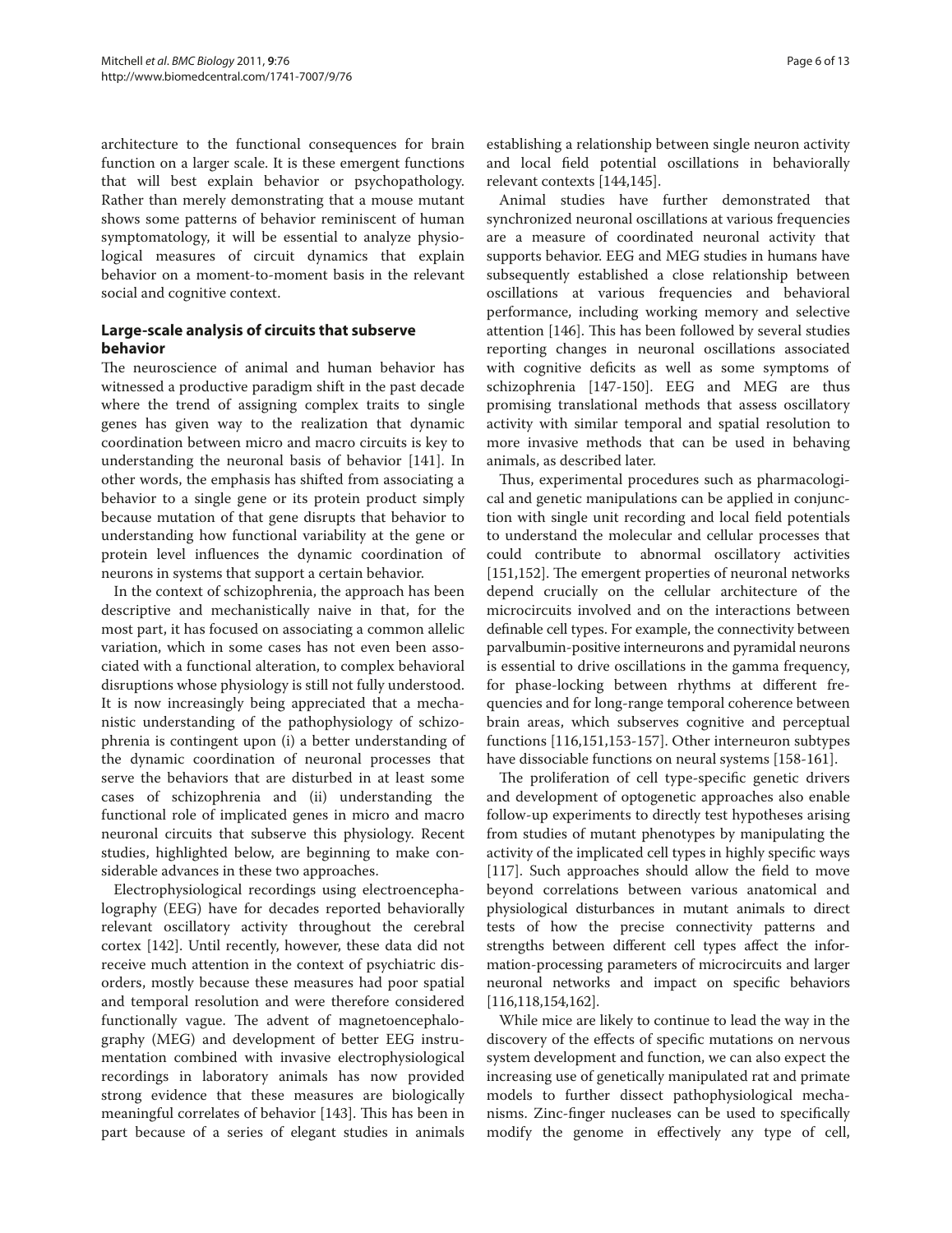including embryonic stem cells or early embryos, thus generating genetically modified organisms [163]. This approach has been used to generate gene knockouts [164] and also to knock in specific alleles in the rat [165,166], opening up the possibility of recapitulating human alleles in this species and others in the future. Brain cells can also be genetically modified in a cell typespecific manner by viral transfection [132,167], making them accessible to acute gene manipulations and also to optogenetic techniques in any species, including rats and non-human primates [168,169]. These species, which have a much richer tradition of systems neuroscience and greater cognitive sophistication than the mouse, will no doubt be essential in further elucidating general principles and mechanisms of pathophysiology and relating them to humans.

## **Translation to humans**

Because diagnostic classification of mental illnesses in clinical psychiatry at present is merely based on phenomenology and not disease etiology, it is important to consider translation between humans and rodent models not via clinical diagnosis but specific biological traits. These traits would include behavioral constructs and physiological characteristics, and are crucial in understanding disease mechanisms in rodent models. Even more importantly, such characteristics can be used as indicators of drug screening in rodents and markers in clinical trials with humans.

A major confound in analyzing neurobiological intermediate phenotypes in psychiatric patients has been the extreme underlying (and previously cryptic) genetic heterogeneity. As the genetic factors involved in psychiatric illness are determined in more and more patients, it should be possible to make much more direct and powerful comparisons of underlying phenotypic traits between genetically defined subsets of humans and mice carrying the same mutation. This genetic stratification of patients may also prove invaluable in the design of clinical trials aimed at primary causes. On the other hand, the analysis of phenotypes correlated with clinical states will need to look for convergence across mouse mutants or human patients with diverse genetic causes.

Many efforts have been made to try to identify equivalent characteristics between humans and rodents. For example, at the behavioral level, the Cognitive Neuroscience Treatment Research to Improve Cognition in Schizophrenia (CNTRICS) aims to develop and implement animal model paradigms that can tap the cognitive and emotional-processing constructs translatable to humans [170]. Although only limited numbers of paradigms are widely accepted to be translational, collaboration among human neuropsychologists and animal neurobehavioral scientists may identify several paradigms to be utilized for translation. Starting these studies with animal models with direct etiological validity should tell us which behavioral constructs are really most relevant to human psychopathology, even if the effects manifest differently on the surface.

Given well-founded concerns over the speciesspecificity of behavioral measures, it seems likely that neurophysiological measures may prove to be more translatable between animals and humans. This may be especially true of measures of functional connectivity or coherence between brain areas, as these may most powerfully index differences in network function that affect psychopathology. These can be assayed with EEG and MEG, as described above, but also with functional connectivity studies using functional magnetic resonance imaging to examine correlations between activities of remote but connected regions [171-174]. Although these measures are simply about observed correlations, they provide clinically relevant dynamic information that can be invaluable for animal studies, which can in turn provide more detailed mechanistic information about the neuronal basis of the reported aberrant connectivity. For example, the reduced synchrony between hippocampal and prefrontal regions in the 22q11.2 deletion *Df(16)A+/* mice [105] parallels observations in humans with schizophrenia [171], generating testable hypotheses about the origins of this defect [157]. Alterations in cortico-striatal or intracortical coherence in *Shank3* [111], *Fmr1* [122] and *Cntnap2* mutant mice [112] similarly provide entry points to define the pathophysiology of these disorders at a level that can be directly assessed in humans, especially those with mutations in the same genes.

Definition of the mouse correlates of human pathophysiology and psychopathology will also allow a reverse translational approach to identify new candidate susceptibility genes. Prospective phenotyping of mice with mutations in neurodevelopmental genes may reveal phenotypes paralleling established models (for example, *NogoA* [175], *Dlg4* [176], *Sema6A* [177] and *Slitrk5* [178]). This gives a higher prior probability for assigning pathogenicity in the event that mutations in those genes are then found in human patients.

#### **Strategies towards new treatments**

The drugs currently used to treat disorders like schizophrenia were discovered serendipitously, are only partially effective for positive symptoms but not the more debilitating negative and cognitive symptoms, work in some patients and not others and have serious side effects [179]. For autism spectrum disorder, the situation is even more bleak - while there are some drugs prescribed to treat some symptoms there is no overall therapeutic of proven value [180]. The main reason hardly any new drugs (with novel mechanisms) have been successfully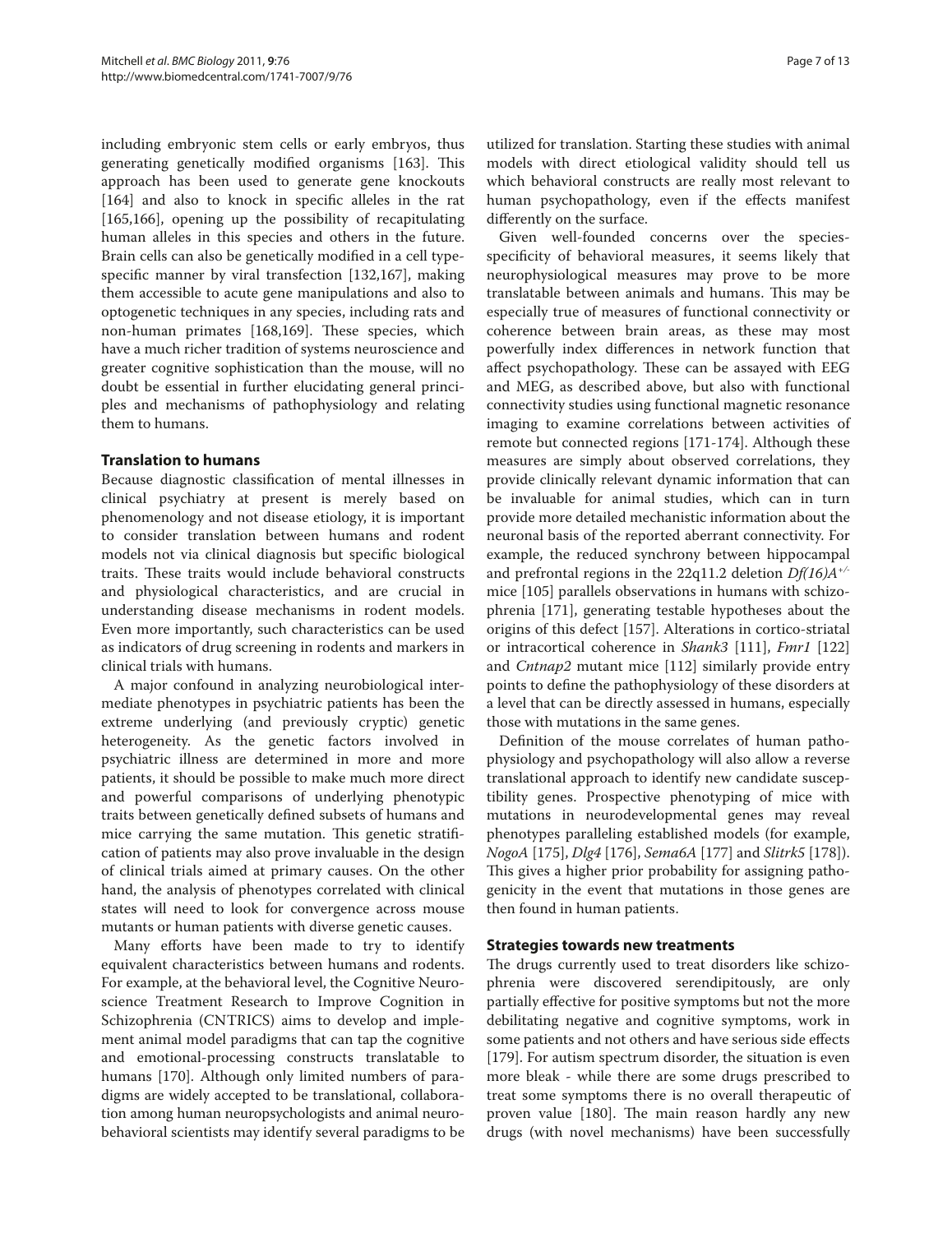developed in the past 60 years has been our lack of understanding of the underlying mechanisms of these disorders.

New genetic models may be utilized in identifying novel treatment strategies in three ways: first, to identify novel targets through which we can find more effective and safer compounds for treatment within the current understanding of these diseases; second, to identify novel targets and compounds that may not be obvious from current paradigms; third, and probably most important, to identify targets and compounds for early intervention.

By analyzing molecular, cellular and circuitry disturbances in new genetic models, we may find better clues to how the cellular pathways involving the gene of interest may interact with currently accepted pathophysiological paradigms (such as the roles of GABA, NMDA receptors and dopamine receptors in schizophrenia). In such cases, we may identify better drug targets, against which we can expect compounds with better efficacy and less side effects.

However, our hope is to identify new targets and compounds with new genetic models. Although investigators who generate new genetic models tend to test whether current medications (such as clozapine and haloperidol for schizophrenia) can normalize deficits in behavioral paradigms, it may be more advantageous for new drug discovery to identify paradigms that are relevant to human diseases (that is, likely to correlate not to one disease but to several), but that cannot be normalized by current medications. For example, a *DISC1* transgenic mouse model with neonatal poly(I:C) treatment (to mimic maternal infection) shows many types of behavioral deficit, most of which are normalized by administration of clozapine [181]. However, the impairment of social behaviors in this model is resistant to both clozapine and haloperidol treatment. Provided that these impairments are, at least in part, relevant to negative symptoms, screening of novel compounds to normalize this behavior in this model may lead to the identification of new treatments for negative symptoms.

Early intervention is now becoming a key in treatment strategies in many brain disorders, such as Alzheimer's disease and schizophrenia. Animal models, especially those in which neurodevelopmentally important genes are targeted, are very useful to dissect the pathological course even from the premorbid stage to the full onset. For some symptoms, specific common phenotypes might be due to secondary mechanisms by which the developing brain reacts to diverse primary insults. For example, altered dopaminergic signaling may arise as a result of a variety of primary defects and may represent a final common pathway to psychosis [129,130,140]. The molecular homeostatic mechanisms underlying these secondary changes may thus represent a viable target for early intervention in genetically at-risk subjects. Similar events may underlie the emergence of dysfunction in other circuits across other disorders. In the case of schizophrenia where the intervention has to occur during early to late adolescence, the major obstacle to moving intervention to an earlier age is concerns over the effects of manipulating brain systems that are still developing. These concerns are compounded by a lack of concrete understanding of the biology of adolescent brain, especially in the context of the physiology of affect and cognition. Animal models will, therefore, be critical in advancing this aspect of the field.

#### **A way forward**

The discovery of mutations that strongly predispose individuals to psychopathology provides a crucial starting point to define pathogenic mechanisms and pathways. Direct animal models of genetic etiology can be analyzed in a comprehensive and systematic way, using the full arsenal of modern neuroscience to link effects on particular cell types in defined microcircuits to emergent properties of larger scale brain networks in behaviorally relevant contexts. These analyses will hopefully reveal neurobiological phenotypes that can be translated very directly to humans, suggest points of possible therapeutic intervention and aid the rational design of new drugs targeted at the underlying causes of mental illness.

#### **Author details**

1 Smurfit Institute of Genetics and Institute of Neuroscience, Trinity College Dublin, Dublin 2, Ireland. <sup>2</sup> Cold Spring Harbor Laboratory, Cold Spring Harbor, NY 11724, USA. <sup>3</sup>Department of Neuroscience, University of Pittsburgh, Pittsburgh, PA 15260, USA. <sup>4</sup>Department of Psychiatry and Behavioral Sciences and Department of Neuroscience, Johns Hopkins University School of Medicine, Baltimore, MD 21287, USA.

#### Published: 11 November 2011

#### **References**

- 1. World Health Organisation: *The Global Burden of Disease. 2004 Update.* Geneva: WHO; 2008.
- 2. Insel TR: From animal models to model animals. *Biol Psychiatry* 2007, 62:1337-1339.
- 3. Moore H: The role of rodent models in the discovery of new treatments for schizophrenia: updating our strategy. *Schizophr Bull* 2010, 36:1066-1072.
- 4. Powell CM, Miyakawa T: Schizophrenia-relevant behavioral testing in rodent models: a uniquely human disorder? *Biol Psychiatry* 2006, 59:1198-1207.
- 5. Baker M: Animal models: inside the minds of mice and men. *Nature* 2011, 475:123-128.
- 6. Moghaddam B, Javitt D: From revolution to evolution: the glutamate hypothesis of schizophrenia and its implication for treatment. *Neuropsychopharmacology* 2011. doi: 10.1038/npp.2011.181.
- 7. De Fruyt J, Deschepper E, Audenaert K, Constant E, Floris M, Pitchot W, Sienaert P, Souery D, Claes S: Second generation antipsychotics in the treatment of bipolar depression: a systematic review and meta-analysis. *J Psychopharmacol* 2011. doi: 10.1177/0269881111408461.
- 8. Gottesman, II, Shields J: A polygenic theory of schizophrenia. *Proc Natl Acad Sci U S A* 1967, 58:199-205.
- 9. Risch N: Genetic linkage and complex diseases, with special reference to psychiatric disorders. *Genet Epidemiol* 1990, 7:3-16; discussion 17-45.
- 10. Wray NR, Visscher PM: Narrowing the boundaries of the genetic architecture of schizophrenia. *Schizophr Bull* 2010, 36:14-23.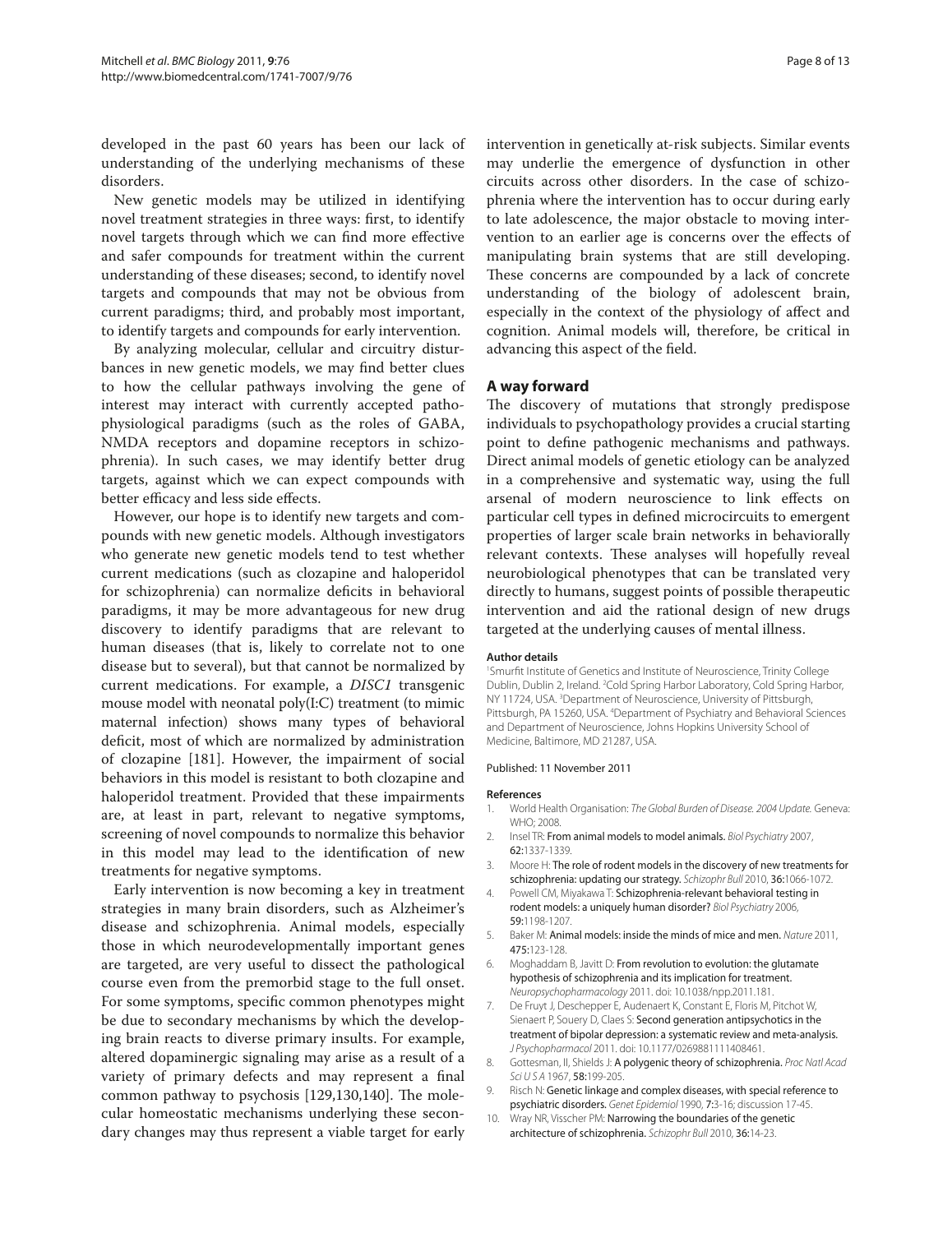- 11. Mitchell KJ, Porteous DJ: Rethinking the genetic architecture of schizophrenia. *Psychol Med* 2011, 41:19-32.
- 12. Risch N, Merikangas K: The future of genetic studies of complex human diseases. *Science* 1996, 273:1516-1517.
- 13. Reich DE, Lander ES: On the allelic spectrum of human disease. *Trends Genet*  2001, 17:502-510.
- 14. Psychiatric Genetics Consortium: A framework for interpreting genomewide association studies of psychiatric disorders. *Mol Psychiatry* 2009, 14:10-17.
- 15. Sullivan PF: The psychiatric GWAS consortium: big science comes to psychiatry. *Neuron* 2010, 68:182-186.
- 16. Mah S, Nelson MR, Delisi LE, Reneland RH, Markward N, James MR, Nyholt DR, Hayward N, Handoko H, Mowry B, Kammerer S, Braun A: Identification of the semaphorin receptor PLXNA2 as a candidate for susceptibility to schizophrenia. *Mol Psychiatry* 2006, 11:471-478.
- 17. O'Donovan MC, Craddock N, Norton N, Williams H, Peirce T, Moskvina V, Nikolov I, Hamshere M, Carroll L, Georgieva L, Dwyer S, Holmans P, Marchini JL, Spencer CC, Howie B, Leung HT, Hartmann AM, Möller HJ, Morris DW, Shi Y, Feng G, Hoffmann P, Propping P, Vasilescu C, Maier W, Rietschel M, Zammit S, Schumacher J, Quinn EM, Schulze TG, *et al*.: Identification of loci associated with schizophrenia by genome-wide association and follow-up. *Nat Genet*  2008, 40:1053-1055.
- 18. Purcell SM, Wray NR, Stone JL, Visscher PM, O'Donovan MC, Sullivan PF, Sklar P: Common polygenic variation contributes to risk of schizophrenia and bipolar disorder. *Nature* 2009, 460:748-752.
- 19. Need AC, Ge D, Weale ME, Maia J, Feng S, Heinzen EL, Shianna KV, Yoon W, Kasperaviciūte D, Gennarelli M, Strittmatter WJ, Bonvicini C, Rossi G, Jayathilake K, Cola PA, McEvoy JP, Keefe RS, Fisher EM, St Jean PL, Giegling I, Hartmann AM, Möller HJ, Ruppert A, Fraser G, Crombie C, Middleton LT, St Clair D, Roses AD, Muglia P, Francks C, *et al.*: A genome-wide investigation of SNPs and CNVs in schizophrenia. *PLoS Genet* 2009, 5:e1000373.
- 20. Stefansson H, Ophoff RA, Steinberg S, Andreassen OA, Cichon S, Rujescu D, Werge T, Pietiläinen OP, Mors O, Mortensen PB, Sigurdsson E, Gustafsson O, Nyegaard M, Tuulio-Henriksson A, Ingason A, Hansen T, Suvisaari J, Lonnqvist J, Paunio T, Børglum AD, Hartmann A, Fink-Jensen A, Nordentoft M, Hougaard D, Norgaard-Pedersen B, Böttcher Y, Olesen J, Breuer R, Möller HJ, Giegling I, *et al*.: Common variants conferring risk of schizophrenia. *Nature* 2009, 460:744-747.
- 21. Shi J, Levinson DF, Duan J, Sanders AR, Zheng Y, Pe'er I, Dudbridge F, Holmans PA, Whittemore AS, Mowry BJ, Olincy A, Amin F, Cloninger CR, Silverman JM, Buccola NG, Byerley WF, Black DW, Crowe RR, Oksenberg JR, Mirel DB, Kendler KS, Freedman R, Gejman PV: Common variants on chromosome 6p22.1 are associated with schizophrenia. *Nature* 2009, 460:753-757.
- 22. Weiss LA, Arking DE, Daly MJ, Chakravarti A: A genome-wide linkage and association scan reveals novel loci for autism. *Nature* 2009, 461:802-808.
- 23. Wang K, Zhang H, Ma D, Bucan M, Glessner JT, Abrahams BS, Salyakina D, Imielinski M, Bradfield JP, Sleiman PM, Kim CE, Hou C, Frackelton E, Chiavacci R, Takahashi N, Sakurai T, Rappaport E, Lajonchere CM, Munson J, Estes A, Korvatska O, Piven J, Sonnenblick LI, Alvarez Retuerto AI, Herman EI, Dong H, Hutman T, Sigman M, Ozonoff S, Klin A, *et al.*: Common genetic variants on 5p14.1 associate with autism spectrum disorders. *Nature* 2009, 459:528-533.
- 24. Anney R, Klei L, Pinto D, Regan R, Conroy J, Magalhaes TR, Correia C, Abrahams BS, Sykes N, Pagnamenta AT, Almeida J, Bacchelli E, Bailey AJ, Baird G, Battaglia A, Berney T, Bolshakova N, Bölte S, Bolton PF, Bourgeron T, Brennan S, Brian J, Carson AR, Casallo G, Casey J, Chu SH, Cochrane L, Corsello C, Crawford EL, Crossett A, *et al.*: A genome-wide scan for common alleles affecting risk for autism. *Hum Mol Genet* 2010, 19:4072-4082.
- 25. Psychiatric GWAS Consortium Bipolar Disorder Working Group, Sklar P, Ripke S, Scott LJ, Andreassen OA, Cichon S, Craddock N, Edenberg HJ, Nurnberger JI Jr, Rietschel M, Blackwood D, Corvin A, Flickinger M, Guan W, Mattingsdal M, McQuillin A, Kwan P, Wienker TF, Daly M, Dudbridge F, Holmans PA, Lin D, Burmeister M, Greenwood TA, Hamshere ML, Muglia P, Smith EN, Zandi PP, Nievergelt CM, McKinney R, Shilling PD, *et al.*: Large-scale genome-wide association analysis of bipolar disorder identifies a new susceptibility locus near ODZ4. *Nat Genet* 2011, 43:977-983.
- 26. The Schizophrenia Psychiatric Genome-Wide Association Study (GWAS) Consortium, Ripke S, Sanders AR, Kendler KS, Levinson DF, Sklar P, Holmans PA, Lin DY, Duan J, Ophoff RA, Andreassen OA, Scolnick E, Cichon S, St Clair D, Corvin A, Gurling H, Werge T, Rujescu D, Blackwood DH, Pato CN, Malhotra AK, Purcell S, Dudbridge F, Neale BM, Rossin L, Visscher PM, Posthuma D,

Ruderfer DM, Fanous A, Stefansson H, Steinberg S, *et al.*: Genome-wide association study identifies five new schizophrenia loci. *Nat Genet* 2011, 43:969-976.

- 27. Williams HJ, Norton N, Dwyer S, Moskvina V, Nikolov I, Carroll L, Georgieva L, Williams NM, Morris DW, Quinn EM, Giegling I, Ikeda M, Wood J, Lencz T, Hultman C, Lichtenstein P, Thiselton D, Maher BS; Molecular Genetics of Schizophrenia Collaboration (MGS) International Schizophrenia Consortium (ISC), SGENE-plus, GROUP, Malhotra AK, Riley B, Kendler KS, Gill M, Sullivan P, Sklar P, Purcell S, Nimgaonkar VL, Kirov G, Holmans P, Corvin A, Rujescu D, *et al.*: Fine mapping of ZNF804A and genome-wide significant evidence for its involvement in schizophrenia and bipolar disorder. *Mol Psychiatry*  2011, 16:429-441.
- 28. Dickson SP, Wang K, Krantz I, Hakonarson H, Goldstein DB: Rare variants create synthetic genome-wide associations. *PLoS Biol* 2010, 8:e1000294.
- 29. Keller MC, Miller G: Resolving the paradox of common, harmful, heritable mental disorders: which evolutionary genetic models work best? *Behav Brain Sci* 2006, 29:385-404; discussion 405-352.
- 30. McClellan JM, Susser E, King MC: Schizophrenia: a common disease caused by multiple rare alleles. *Br J Psychiatry* 2007, 190:194-199.
- 31. Sebat J, Levy DL, McCarthy SE: Rare structural variants in schizophrenia: one disorder, multiple mutations; one mutation, multiple disorders. *Trends Genet* 2009, 25:528-535.
- 32. Walsh CA, Engle EC: Allelic diversity in human developmental neurogenetics: insights into biology and disease. *Neuron* 2010, 68:245-253.
- 33. Betancur C: Etiological heterogeneity in autism spectrum disorders: More than 100 genetic and genomic disorders and still counting. *Brain Res* 2010, 1380:124-131.
- 34. McClellan J, King MC: Genetic heterogeneity in human disease. *Cell* 2010, 141:210-217.
- 35. Lupski JR, Belmont JW, Boerwinkle E, Gibbs RA: Clan genomics and the complex architecture of human disease. *Cell* 2011, 147:32-43.
- 36. Brown WT, Friedman E, Jenkins EC, Brooks J, Wisniewski K, Raguthu S, French JH: Association of fragile X syndrome with autism. *Lancet* 1982, 1:100.
- 37. Amir RE, Van den Veyver IB, Wan M, Tran CQ, Francke U, Zoghbi HY: Rett syndrome is caused by mutations in X-linked MECP2, encoding methyl-CpG-binding protein 2. *Nat Genet* 1999, 23:185-188.
- 38. Jamain S, Quach H, Betancur C, Råstam M, Colineaux C, Gillberg IC, Soderstrom H, Giros B, Leboyer M, Gillberg C, Bourgeron T; Paris Autism Research International Sibpair Study: Mutations of the X-linked genes encoding neuroligins NLGN3 and NLGN4 are associated with autism. *Nat Genet* 2003, 34:27-29.
- 39. Karayiorgou M, Morris MA, Morrow B, Shprintzen RJ, Goldberg R, Borrow J, Gos A, Nestadt G, Wolyniec PS, Lasseter VK, Eisen H, Childs B, Kazazian HH, Kucherlapati R, Antonarakis SE, Pulver AE, Housman, DE: Schizophrenia susceptibility associated with interstitial deletions of chromosome 22q11. *Proc Natl Acad Sci U S A* 1995, 92:7612-7616.
- 40. Millar JK, Wilson-Annan JC, Anderson S, Christie S, Taylor MS, Semple CA, Devon RS, St Clair DM, Muir WJ, Blackwood DH, Porteous DJ: Disruption of two novel genes by a translocation co-segregating with schizophrenia. *Hum Mol Genet* 2000, 9:1415-1423.
- 41. Sebat J, Lakshmi B, Malhotra D, Troge J, Lese-Martin C, Walsh T, Yamrom B, Yoon S, Krasnitz A, Kendall J, Leotta A, Pai D, Zhang R, Lee YH, Hicks J, Spence SJ, Lee AT, Puura K, Lehtimäki T, Ledbetter D, Gregersen PK, Bregman J, Sutcliffe JS, Jobanputra V, Chung W, Warburton D, King MC, Skuse D, Geschwind DH, Gilliam TC, *et al.*: Strong association of de novo copy number mutations with autism. *Science* 2007, 316:445-449.
- 42. Walsh T, McClellan JM, McCarthy SE, Addington AM, Pierce SB, Cooper GM, Nord AS, Kusenda M, Malhotra D, Bhandari A, Stray SM, Rippey CF, Roccanova P, Makarov V, Lakshmi B, Findling RL, Sikich L, Stromberg T, Merriman B, Gogtay N, Butler P, Eckstrand K, Noory L, Gochman P, Long R, Chen Z, Davis S, Baker C, Eichler EE, Meltzer PS, *et al.*: Rare structural variants disrupt multiple genes in neurodevelopmental pathways in schizophrenia. *Science* 2008, 320:539-543.
- 43. Cirulli ET, Goldstein DB: Uncovering the roles of rare variants in common disease through whole-genome sequencing. *Nat Rev Genet* 2010, 11:415-425.
- 44. Cooper GM, Shendure J: Needles in stacks of needles: finding diseasecausal variants in a wealth of genomic data. *Nat Rev Genet* 2011, 12:628-640.
- 45. Xu B, Roos JL, Levy S, van Rensburg EJ, Gogos JA, Karayiorgou M: Strong association of de novo copy number mutations with sporadic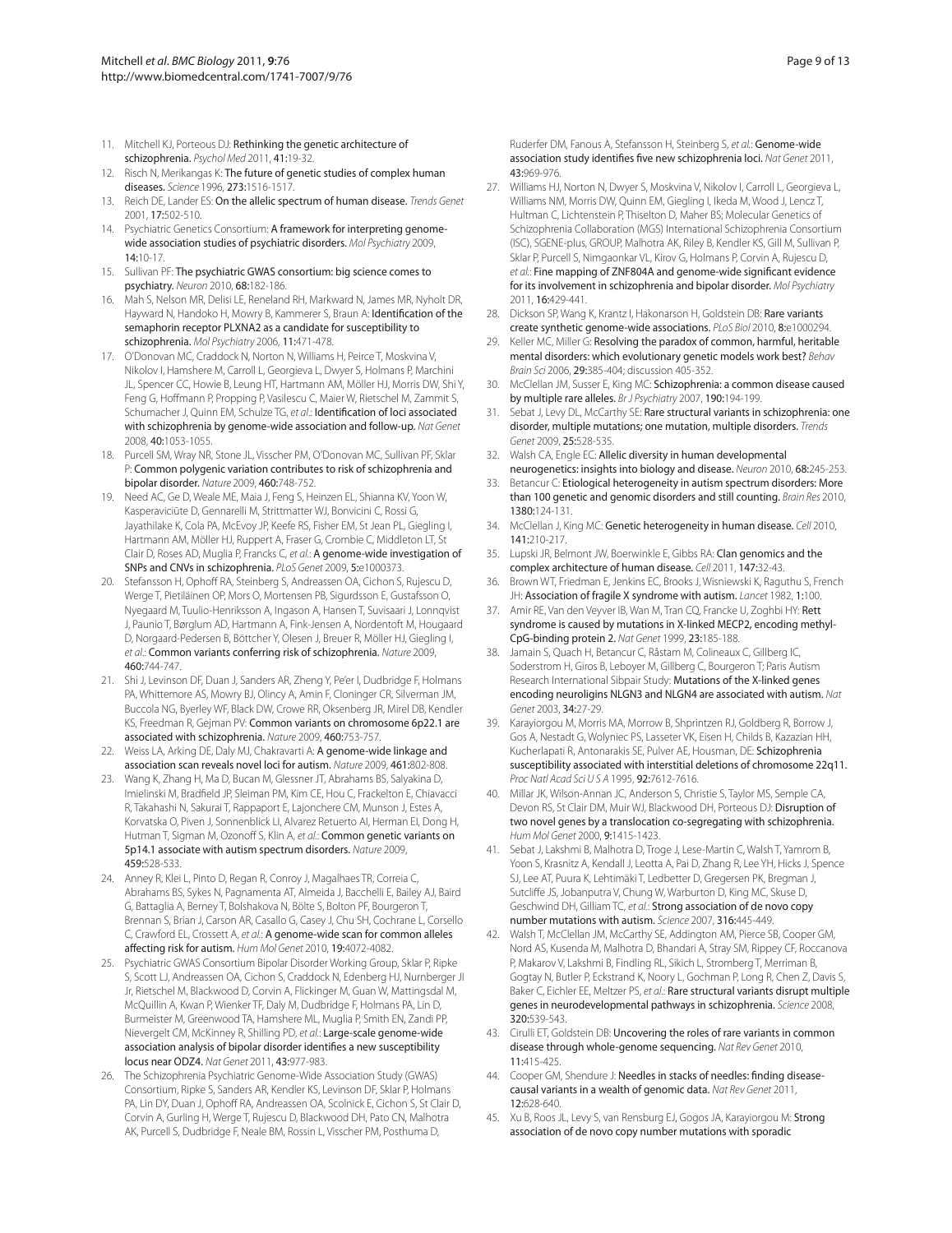schizophrenia. *Nat Genet* 2008, 40:880-885.

- 46. Stefansson H, Rujescu D, Cichon S, Pietiläinen OP, Ingason A, Steinberg S, Fossdal R, Sigurdsson E, Sigmundsson T, Buizer-Voskamp JE, Hansen T, Jakobsen KD, Muglia P, Francks C, Matthews PM, Gylfason A, Halldorsson BV, Gudbjartsson D, Thorgeirsson TE, Sigurdsson A, Jonasdottir A, Jonasdottir A, Bjornsson A, Mattiasdottir S, Blondal T, Haraldsson M, Magnusdottir BB, Giegling I, Möller HJ, Hartmann A, *et al.*: Large recurrent microdeletions associated with schizophrenia. *Nature* 2008, 455:232-236.
- 47. Consortium ISR: Rare chromosomal deletions and duplications increase risk of schizophrenia. *Nature* 2008, 455:237-241.
- 48. Shi YY, He G, Zhang Z, Tang W, Zhang J Jr, Zhao Q, Zhang J Sr, Li XW, Xi ZR, Fang C, Zhao XZ, Feng GY, He L: A study of rare structural variants in schizophrenia patients and normal controls from Chinese Han population. *Mol Psychiatry* 2008, 13:911-913.
- 49. Pinto D, Pagnamenta AT, Klei L, Anney R, Merico D, Regan R, Conroy J, Magalhaes TR, Correia C, Abrahams BS, Almeida J, Bacchelli E, Bader GD, Bailey AJ, Baird G, Battaglia A, Berney T, Bolshakova N, Bölte S, Bolton PF, Bourgeron T, Brennan S, Brian J, Bryson SE, Carson AR, Casallo G, Casey J, Chung BH, Cochrane L, Corsello C, *et al.*: Functional impact of global rare copy number variation in autism spectrum disorders. *Nature* 2010, 466:368-372.
- 50. Levinson DF, Duan J, Oh S, Wang K, Sanders AR, Shi J, Zhang N, Mowry BJ, Olincy A, Amin F, Cloninger CR, Silverman JM, Buccola NG, Byerley WF, Black DW, Kendler KS, Freedman R, Dudbridge F, Pe'er I, Hakonarson H, Bergen SE, Fanous AH, Holmans PA, Gejman PV: Copy number variants in schizophrenia: confirmation of five previous findings and new evidence for 3q29 microdeletions and VIPR2 duplications. *Am J Psychiatry* 2011, 168:302-316.
- 51. Vacic V, McCarthy S, Malhotra D, Murray F, Chou HH, Peoples A, Makarov V, Yoon S, Bhandari A, Corominas R, Iakoucheva LM, Krastoshevsky O, Krause V, Larach-Walters V, Welsh DK, Craig D, Kelsoe JR, Gershon ES, Leal SM, Dell Aquila M, Morris DW, Gill M, Corvin A, Insel PA, McClellan J, King MC, Karayiorgou M, Levy DL, DeLisi LE, Sebat J: Duplications of the neuropeptide receptor gene VIPR2 confer significant risk for schizophrenia. *Nature* 2011, 471:499-503.
- 52. Marshall CR, Noor A, Vincent JB, Lionel AC, Feuk L, Skaug J, Shago M, Moessner R, Pinto D, Ren Y, Thiruvahindrapduram B, Fiebig A, Schreiber S, Friedman J, Ketelaars CE, Vos YJ, Ficicioglu C, Kirkpatrick S, Nicolson R, Sloman L, Summers A, Gibbons CA, Teebi A, Chitayat D, Weksberg R, Thompson A, Vardy C, Crosbie V, Luscombe S, Baatjes R, *et al.*: Structural variation of chromosomes in autism spectrum disorder. *Am J Hum Genet* 2008, 82:477-488.
- 53. Glessner JT, Wang K, Cai G, Korvatska O, Kim CE, Wood S, Zhang H, Estes A, Brune CW, Bradfield JP, Imielinski M, Frackelton EC, Reichert J, Crawford EL, Munson J, Sleiman PM, Chiavacci R, Annaiah K, Thomas K, Hou C, Glaberson W, Flory J, Otieno F, Garris M, Soorya L, Klei L, Piven J, Meyer KJ, Anagnostou E, Sakurai T, et al.: Autism genome-wide copy number variation reveals ubiquitin and neuronal genes. *Nature* 2009, 459:569-573.
- 54. Sanders SJ, Ercan-Sencicek AG, Hus V, Luo R, Murtha MT, Moreno-De-Luca D, Chu SH, Moreau MP, Gupta AR, Thomson SA, Mason CE, Bilguvar K, Celestino-Soper PB, Choi M, Crawford EL, Davis L, Wright NR, Dhodapkar RM, DiCola M, DiLullo NM, Fernandez TV, Fielding-Singh V, Fishman DO, Frahm S, Garagaloyan R, Goh GS, Kammela S, Klei L, Lowe JK, *et al.*: Multiple recurrent de novo CNVs, including duplications of the 7q11.23 Williams syndrome region, are strongly associated with autism. *Neuron* 2011, 70:863-885.
- 55. Elia J, Gai X, Xie HM, Perin JC, Geiger E, Glessner JT, D'arcy M, deBerardinis R, Frackelton E, Kim C, Lantieri F, Muganga BM, Wang L, Takeda T, Rappaport EF, Grant SF, Berrettini W, Devoto M, Shaikh TH, Hakonarson H, White PS: Rare structural variants found in attention-deficit hyperactivity disorder are preferentially associated with neurodevelopmental genes. *Mol Psychiatry*  2010, 15:637-646.
- 56. Williams NM, Zaharieva I, Martin A, Langley K, Mantripragada K, Fossdal R, Stefansson H, Stefansson K, Magnusson P, Gudmundsson OO, Gustafsson O, Holmans P, Owen MJ, O'Donovan M, Thapar A: Rare chromosomal deletions and duplications in attention-deficit hyperactivity disorder: a genomewide analysis. *Lancet* 2010, 376:1401-1408.
- 57. Lionel AC, Crosbie J, Barbosa N, Goodale T, Thiruvahindrapuram B, Rickaby J, Gazzellone M, Carson AR, Howe JL, Wang Z, Wei J, Stewart AF, Roberts R, McPherson R, Fiebig A, Franke A, Schreiber S, Zwaigenbaum L, Fernandez BA, Roberts W, Arnold PD, Szatmari P, Marshall CR, Schachar R, Scherer SW: Rare copy number variation discovery and cross-disorder comparisons identify

risk genes for ADHD. *Sci Transl Med* 2011, 3:95ra75.

- 58. Lesch KP, Selch S, Renner TJ, Jacob C, Nguyen TT, Hahn T, Romanos M, Walitza S, Shoichet S, Dempfle A, Heine M, Boreatti-Hümmer A, Romanos J, Gross-Lesch S, Zerlaut H, Wultsch T, Heinzel S, Fassnacht M, Fallgatter A, Allolio B, Schäfer H, Warnke A, Reif A, Ropers HH, Ullmann R: Genome-wide copy number variation analysis in attention-deficit/hyperactivity disorder: association with neuropeptide Y gene dosage in an extended pedigree. *Mol Psychiatry* 2011, 16:491-503.
- 59. Sundaram SK, Huq AM, Wilson BJ, Chugani HT: Tourette syndrome is associated with recurrent exonic copy number variants. *Neurology* 2010, 74:1583-1590.
- 60. Miller DT, Adam MP, Aradhya S, Biesecker LG, Brothman AR, Carter NP, Church DM, Crolla JA, Eichler EE, Epstein CJ, Faucett WA, Feuk L, Friedman JM, Hamosh A, Jackson L, Kaminsky EB, Kok K, Krantz ID, Kuhn RM, Lee C, Ostell JM, Rosenberg C, Scherer SW, Spinner NB, Stavropoulos DJ, Tepperberg JH, Thorland EC, Vermeesch JR, Waggoner DJ, Watson MS, *et al.*: Consensus statement: chromosomal microarray is a first-tier clinical diagnostic test for individuals with developmental disabilities or congenital anomalies. *Am J Hum Genet* 2010, 86:749-764.
- 61. Cooper GM, Coe BP, Girirajan S, Rosenfeld JA, Vu TH, Baker C, Williams C, Stalker H, Hamid R, Hannig V, Abdel-Hamid H, Bader P, McCracken E, Niyazov D, Leppig K, Thiese H, Hummel M, Alexander N, Gorski J, Kussmann J, Shashi V, Johnson K, Rehder C, Ballif BC, Shaffer LG, Eichler EE: A copy number variation morbidity map of developmental delay. *Nat Genet* 2011, 43:838-846.
- 62. Mefford HC, Muhle H, Ostertag P, von Spiczak S, Buysse K, Baker C, Franke A, Malafosse A, Genton P, Thomas P, Gurnett CA, Schreiber S, Bassuk AG, Guipponi M, Stephani U, Helbig I, Eichler EE: Genome-wide copy number variation in epilepsy: novel susceptibility loci in idiopathic generalized and focal epilepsies. *PLoS Genet* 2010, 6:e1000962.
- 63. Kariminejad R, Lind-Thomsen A, Tumer Z, Erdogan F, Ropers HH, Tommerup N, Ullmann R, Moller RS: High frequency of rare copy number variants affecting functionally related genes in patients with structural brain malformations. *Hum Mutat* 2011. doi: 10.1002/humu.21585.
- 64. Piton A, Gauthier J, Hamdan FF, Lafrenière RG, Yang Y, Henrion E, Laurent S, Noreau A, Thibodeau P, Karemera L, Spiegelman D, Kuku F, Duguay J, Destroismaisons L, Jolivet P, Côté M, Lachapelle K, Diallo O, Raymond A, Marineau C, Champagne N, Xiong L, Gaspar C, Rivière JB, Tarabeux J, Cossette P, Krebs MO, Rapoport JL, Addington A, Delisi LE, *et al.*: Systematic resequencing of X-chromosome synaptic genes in autism spectrum disorder and schizophrenia. *Mol Psychiatry* 2010, 16:867-880.
- Vissers LE, de Ligt J, Gilissen C, Janssen I, Steehouwer M, de Vries P, van Lier B, Arts P, Wieskamp N, del Rosario M, van Bon BW, Hoischen A, de Vries BB, Brunner HG, Veltman JA: A de novo paradigm for mental retardation. *Nat Genet* 2010, 42:1109-1112.
- 66. Glessner JT, Reilly MP, Kim CE, Takahashi N, Albano A, Hou C, Bradfield JP, Zhang H, Sleiman PM, Flory JH, Imielinski M, Frackelton EC, Chiavacci R, Thomas KA, Garris M, Otieno FG, Davidson M, Weiser M, Reichenberg A, Davis KL, Friedman JI, Cappola TP, Margulies KB, Rader DJ, Grant SF, Buxbaum JD, Gur RE, Hakonarson H: Strong synaptic transmission impact by copy number variations in schizophrenia. *Proc Natl Acad Sci U S A* 2010, 107:10584-10589.
- 67. Xu B, Roos JL, Dexheimer P, Boone B, Plummer B, Levy S, Gogos JA, Karayiorgou M: Exome sequencing supports a de novo mutational paradigm for schizophrenia. *Nat Genet* 2011, 43:864-868.
- Girard SL, Gauthier J, Noreau A, Xiong L, Zhou S, Jouan L, Dionne-Laporte A, Spiegelman D, Henrion E, Diallo O, Thibodeau P, Bachand I, Bao JY, Tong AH, Lin CH, Millet B, Jaafari N, Joober R, Dion PA, Lok S, Krebs MO, Rouleau GA: Increased exonic de novo mutation rate in individuals with schizophrenia. *Nat Genet* 2011, 43:860-863.
- 69. Myers RA, Casals F, Gauthier J, Hamdan FF, Keebler J, Boyko AR, Bustamante CD, Piton AM, Spiegelman D, Henrion E, Zilversmit M, Hussin J, Quinlan J, Yang Y, Lafrenière RG, Griffing AR, Stone EA, Rouleau GA, Awadalla P: A population genetic approach to mapping neurological disorder genes using deep resequencing. *PLoS Genet* 2011, 7:e1001318.
- 70. O'Roak BJ, Deriziotis P, Lee C, Vives L, Schwartz JJ, Girirajan S, Karakoc E, Mackenzie AP, Ng SB, Baker C, Rieder MJ, Nickerson DA, Bernier R, Fisher SE, Shendure J, Eichler EE: Exome sequencing in sporadic autism spectrum disorders identifies severe de novo mutations. *Nat Genet* 2011, 43:585-589.
- 71. Najmabadi H, Hu H, Garshasbi M, Zemojtel T, Abedini SS, Chen W, Hosseini M, Behjati F, Haas S, Jamali P, Zecha A, Mohseni M, Püttmann L, Vahid LN, Jensen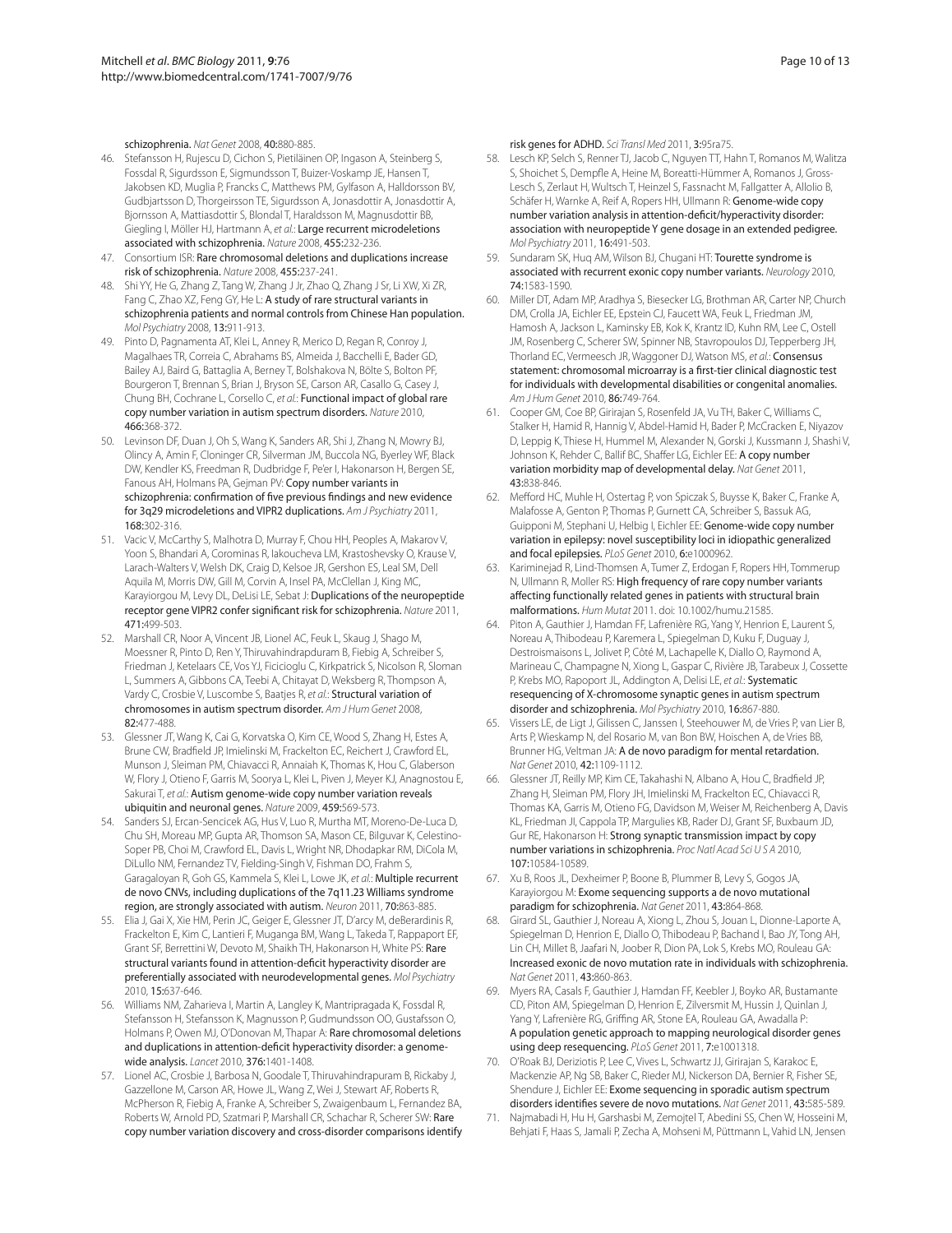C, Moheb LA, Bienek M, Larti F, Mueller I, Weissmann R, Darvish H, Wrogemann K, Hadavi V, Lipkowitz B, Esmaeeli-Nieh S, Wieczorek D, Kariminejad R, Firouzabadi SG, Cohen M, Fattahi Z, *et al*: Deep sequencing reveals 50 novel genes for recessive cognitive disorders. *Nature* 2011, 478:57-63.

- 72. Friedman JI, Vrijenhoek T, Markx S, Janssen IM, van der Vliet WA, Faas BH, Knoers NV, Cahn W, Kahn RS, Edelmann L, Davis KL, Silverman JM, Brunner HG, van Kessel AG, Wijmenga C, Ophoff RA, Veltman JA: CNTNAP2 gene dosage variation is associated with schizophrenia and epilepsy. *Mol Psychiatry* 2008, 13:261-266.
- 73. Mefford HC, Sharp AJ, Baker C, Itsara A, Jiang Z, Buysse K, Huang S, Maloney VK, Crolla JA, Baralle D, Collins A, Mercer C, Norga K, de Ravel T, Devriendt K, Bongers EM, de Leeuw N, Reardon W, Gimelli S, Bena F, Hennekam RC, Male A, Gaunt L, Clayton-Smith J, Simonic I, Park SM, Mehta SG, Nik-Zainal S, Woods CG, Firth HV, *et al.*: Recurrent rearrangements of chromosome 1q21.1 and variable pediatric phenotypes. *N Engl J Med* 2008, 359:1685-1699.
- 74. Guilmatre A, Dubourg C, Mosca AL, Legallic S, Goldenberg A, Drouin-Garraud V, Layet V, Rosier A, Briault S, Bonnet-Brilhault F, Laumonnier F, Odent S, Le Vacon G, Joly-Helas G, David V, Bendavid C, Pinoit JM, Henry C, Impallomeni C, Germano E, Tortorella G, Di Rosa G, Barthelemy C, Andres C, Faivre L, Frébourg T, Saugier Veber P, Campion D: Recurrent rearrangements in synaptic and neurodevelopmental genes and shared biologic pathways in schizophrenia, autism, and mental retardation. *Arch Gen Psychiatry* 2009, 66:947-956.
- 75. Miller DT, Shen Y, Weiss LA, Korn J, Anselm I, Bridgemohan C, Cox GF, Dickinson H, Gentile J, Harris DJ, Hegde V, Hundley R, Khwaja O, Kothare S, Luedke C, Nasir R, Poduri A, Prasad K, Raffalli P, Reinhard A, Smith SE, Sobeih MM, Soul JS, Stoler J, Takeoka M, Tan WH, Thakuria J, Wolff R, Yusupov R, Gusella JF, *et al.*: Microdeletion/duplication at 15q13.2q13.3 among individuals with features of autism and other neuropsychiatric disorders. *J Med Genet* 2009, 46:242-248.
- 76. Ching MS, Shen Y, Tan WH, Jeste SS, Morrow EM, Chen X, Mukaddes NM, Yoo SY, Hanson E, Hundley R, Austin C, Becker RE, Berry GT, Driscoll K, Engle EC, Friedman S, Gusella JF, Hisama FM, Irons MB, Lafiosca T, LeClair E, Miller DT, Neessen M, Picker JD, Rappaport L, Rooney CM, Sarco DP, Stoler JM, Walsh CA, Wolff RR, *et al.*: Deletions of NRXN1 (neurexin-1) predispose to a wide spectrum of developmental disorders. *Am J Med Genet B Neuropsychiatr Genet* 2010, 153B:937-947.
- 77. Mitchell KJ: The genetics of neurodevelopmental disease. *Curr Opin Neurobiol* 2011, 21:197-203.
- 78. Daniels JL, Forssen U, Hultman CM, Cnattingius S, Savitz DA, Feychting M, Sparen P: Parental psychiatric disorders associated with autism spectrum disorders in the offspring. *Pediatrics* 2008, 121:e1357-1362.
- 79. Lichtenstein P, Yip BH, Bjork C, Pawitan Y, Cannon TD, Sullivan PF, Hultman CM: Common genetic determinants of schizophrenia and bipolar disorder in Swedish families: a population-based study. *Lancet* 2009, 373:234-239.
- 80. Steinhausen HC, Foldager L, Perto G, Munk-Jorgensen P: Family aggregation of mental disorders in the nationwide Danish three generation study. *Eur Arch Psychiatry Clin Neurosci* 2009, 259:270-277.
- 81. Lichtenstein P, Carlstrom E, Rastam M, Gillberg C, Anckarsater H: The genetics of autism spectrum disorders and related neuropsychiatric disorders in childhood. *Am J Psychiatry* 2010, 167:1357-1363.
- 82. Gottesman, II, Laursen TM, Bertelsen A, Mortensen PB: Severe mental disorders in offspring with 2 psychiatrically ill parents. *Arch Gen Psychiatry*  2010, 67:252-257.
- 83. Chang Y-T, Chen P-C, Tsai I-J, Sung F-C, Chin Z-N, Kuo H-T, Tsai C-H, Chou I-C: Bidirectional relation between schizophrenia and epilepsy: A populationbased retrospective cohort study. *Epilepsia* 2011, 52:2036-2042.
- 84. Bassett AS, Scherer SW, Brzustowicz LM: Copy number variations in schizophrenia: critical review and new perspectives on concepts of genetics and disease. *Am J Psychiatry* 2010, 167:899-914.
- 85. Chubb JE, Bradshaw NJ, Soares DC, Porteous DJ, Millar JK: The DISC locus in psychiatric illness. *Mol Psychiatry* 2008, 13:36-64.
- 86. Raychaudhuri S, Plenge RM, Rossin EJ, Ng AC, Purcell SM, Sklar P, Scolnick EM, Xavier RJ, Altshuler D, Daly MJ: Identifying relationships among genomic disease regions: predicting genes at pathogenic SNP associations and rare deletions. *PLoS Genet* 2009, 5:e1000534.
- 87. Betancur C, Sakurai T, Buxbaum JD: The emerging role of synaptic celladhesion pathways in the pathogenesis of autism spectrum disorders. *Trends Neurosci* 2009, 32:402-412.
- 88. Hayashi-Takagi A, Sawa A: Disturbed synaptic connectivity in schizophrenia:

convergence of genetic risk factors during neurodevelopment. *Brain Res Bull* 2010, 83:140-146.

- 89. Gilman SR, Iossifov I, Levy D, Ronemus M, Wigler M, Vitkup D: Rare de novo variants associated with autism implicate a large functional network of genes involved in formation and function of synapses. *Neuron* 2011, 70:898-907.
- 90. Samaha FJ, Quinlan JG: Dystrophinopathies: clarification and complication. *J Child Neurol* 1996, 11:13-20.
- 91. Blake DJ, Forrest M, Chapman RM, Tinsley CL, O'Donovan MC, Owen MJ: TCF4, schizophrenia, and Pitt-Hopkins syndrome. *Schizophr Bull* 2010, 36:443-447.
- 92. Morrow EM, Yoo SY, Flavell SW, Kim TK, Lin Y, Hill RS, Mukaddes NM, Balkhy S, Gascon G, Hashmi A, Al-Saad S, Ware J, Joseph RM, Greenblatt R, Gleason D, Ertelt JA, Apse KA, Bodell A, Partlow JN, Barry B, Yao H, Markianos K, Ferland RJ, Greenberg ME, Walsh CA: Identifying autism loci and genes by tracing recent shared ancestry. *Science* 2008, 321:218-223.
- 93. Kearney JA: Genetic modifiers of neurological disease. *Curr Opin Genet Dev*  2011, 21:349-353.
- 94. Girirajan S, Rosenfeld JA, Cooper GM, Antonacci F, Siswara P, Itsara A, Vives L, Walsh T, McCarthy SE, Baker C, Mefford HC, Kidd JM, Browning SR, Browning BL, Dickel DE, Levy DL, Ballif BC, Platky K, Farber DM, Gowans GC, Wetherbee JJ, Asamoah A, Weaver DD, Mark PR, Dickerson J, Garg BP, Ellingwood SA, Smith R, Banks VC, Smith W, *et al.*: A recurrent 16p12.1 microdeletion supports a two-hit model for severe developmental delay. *Nat Genet* 2010, 42:203-209.
- 95. Klassen T, Davis C, Goldman A, Burgess D, Chen T, Wheeler D, McPherson J, Bourquin T, Lewis L, Villasana D, Morgan M, Muzny D, Gibbs R, Noebels J: Exome sequencing of ion channel genes reveals complex profiles confounding personal risk assessment in epilepsy. *Cell* 2011, 145:1036-1048.
- 96. Schaaf CP, Sabo A, Sakai Y, Crosby J, Muzny D, Hawes A, Lewis L, Akbar H, Varghese R, Boerwinkle E, Gibbs RA, Zoghbi HY: Oligogenic heterozygosity in individuals with high-functioning autism spectrum disorders. *Hum Mol Genet* 2011, 20:3366-3375.
- 97. Mitchell KJ: The genetics of brain wiring: from molecule to mind. *PLoS Biol*  2007, 5:e113.
- 98. Tandon R, Keshavan MS, Nasrallah HA: Schizophrenia, "just the facts" what we know in 2008. 2. Epidemiology and etiology. *Schizophr Res* 2008, 102:1-18.
- van der Weyden L, Bradley A: Mouse chromosome engineering for modeling human disease. *Annu Rev Genomics Hum Genet* 2006, 7:247-276.
- 100. Skarnes WC, Rosen B, West AP, Koutsourakis M, Bushell W, Iyer V, Mujica AO, Thomas M, Harrow J, Cox T, Jackson D, Severin J, Biggs P, Fu J, Nefedov M, de Jong PJ, Stewart AF, Bradley A: A conditional knockout resource for the genome-wide study of mouse gene function. *Nature* 2011, 474:337-342.
- 101. Tabuchi K, Blundell J, Etherton MR, Hammer RE, Liu X, Powell CM, Sudhof TC: A neuroligin-3 mutation implicated in autism increases inhibitory synaptic transmission in mice. *Science* 2007, 318:71-76.
- 102. Etherton M, Foldy C, Sharma M, Tabuchi K, Liu X, Shamloo M, Malenka RC, Sudhof TC: Autism-linked neuroligin-3 R451C mutation differentially alters hippocampal and cortical synaptic function. *Proc Natl Acad Sci U S A* 2011, 108:13764-13769.
- 103. Bangash MA, Park JM, Melnikova T, Wang D, Jeon SK, Lee D, Syeda S, Kim J, Kouser M, Schwartz J, Cui Y, Zhao X, Speed HE, Kee SE, Tu JC, Hu JH, Petralia RS, Linden DJ, Powell CM, Savonenko A, Xiao B, Worley PF: Enhanced polyubiquitination of Shank3 and NMDA receptor in a mouse model of autism. *Cell* 2011, 145:758-772.
- 104. Nakatani J, Tamada K, Hatanaka F, Ise S, Ohta H, Inoue K, Tomonaga S, Watanabe Y, Chung YJ, Banerjee R, Iwamoto K, Kato T, Okazawa M, Yamauchi K, Tanda K, Takao K, Miyakawa T, Bradley A, Takumi T: Abnormal behavior in a chromosome-engineered mouse model for human 15q11-13 duplication seen in autism. *Cell* 2009, 137:1235-1246.
- 105. Sigurdsson T, Stark KL, Karayiorgou M, Gogos JA, Gordon JA: Impaired hippocampal-prefrontal synchrony in a genetic mouse model of schizophrenia. *Nature* 2010, 464:763-767.
- 106. Horev G, Ellegood J, Lerch JP, Son YE, Muthuswamy L, Vogel H, Krieger AM, Buja A, Henkelman RM, Wigler M, Mills AA: Dosage-dependent phenotypes in models of 16p11.2 lesions found in autism. *Proc Natl Acad Sci U S A* 2011, 108:17076-17081.
- 107. Karayiorgou M, Simon TJ, Gogos JA: 22q11.2 microdeletions: linking DNA structural variation to brain dysfunction and schizophrenia. *Nat Rev*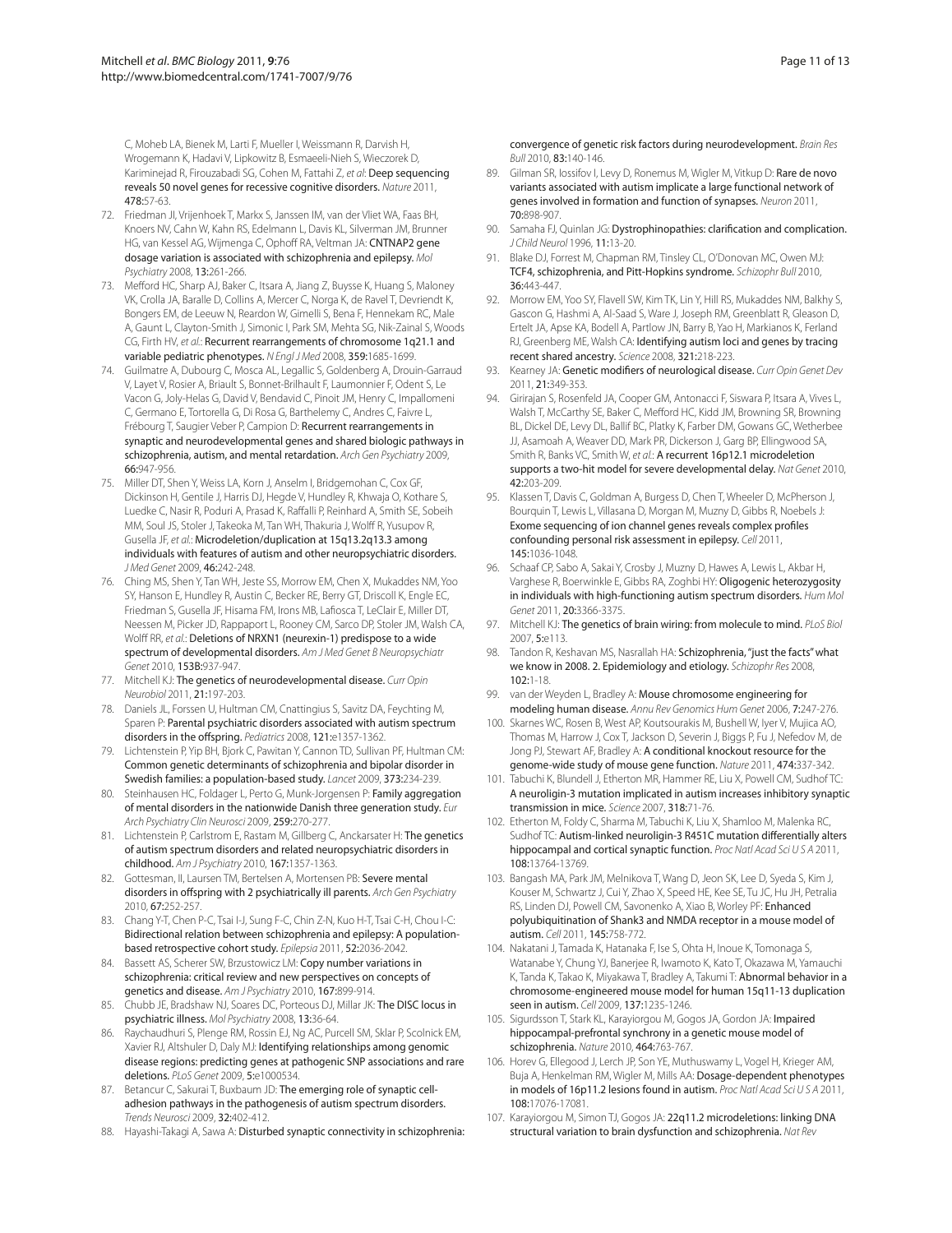*Neurosci* 2010, 11:402-416.

- 108. Smith SE, Zhou YD, Zhang G, Jin Z, Stoppel DC, Anderson MP: Increased gene dosage of ube3a results in autism traits and decreased glutamate synaptic transmission in mice. *Sci Transl Med* 2011, 3:103ra197.
- 109. Etherton MR, Blaiss CA, Powell CM, Sudhof TC: Mouse neurexin-1alpha deletion causes correlated electrophysiological and behavioral changes consistent with cognitive impairments. *Proc Natl Acad Sci U S A* 2009, 106:17998-18003.
- 110. Bozdagi O, Sakurai T, Papapetrou D, Wang X, Dickstein DL, Takahashi N, Kajiwara Y, Yang M, Katz AM, Scattoni ML, Harris MJ, Saxena R, Silverman JL, Crawley JN, Zhou Q, Hof PR, Buxbaum JD: Haploinsufficiency of the autismassociated Shank3 gene leads to deficits in synaptic function, social interaction, and social communication. *Mol Autism* 2010, 1:15.
- 111. Peca J, Feliciano C, Ting JT, Wang W, Wells MF, Venkatraman TN, Lascola CD, Fu Z, Feng G: Shank3 mutant mice display autistic-like behaviours and striatal dysfunction. *Nature* 2011, 472:437-442.
- 112. Peñagarikano O, Abrahams BS, Herman EI, Winden KD, Gdalyahu A, Dong H, Sonnenblick LI, Gruver R, Almajano J, Bragin A, Golshani P, Trachtenberg JT, Peles E, Geschwind DH: Absence of CNTNAP2 leads to epilepsy, neuronal migration abnormalities, and core autism-related deficits. *Cell* 2011, 147:235-246.
- 113. Kvajo M, McKellar H, Arguello PA, Drew LJ, Moore H, MacDermott AB, Karayiorgou M, Gogos JA: A mutation in mouse Disc1 that models a schizophrenia risk allele leads to specific alterations in neuronal architecture and cognition. *Proc Natl Acad Sci U S A* 2008, 105:7076-7081.
- 114. Lee FH, Fadel MP, Preston-Maher K, Cordes SP, Clapcote SJ, Price DJ, Roder JC, Wong AH: Disc1 point mutations in mice affect development of the cerebral cortex. *J Neurosci* 2011, 31:3197-3206.
- 115. Osbun N, Li J, O'Driscoll MC, Strominger Z, Wakahiro M, Rider E, Bukshpun P, Boland E, Spurrell CH, Schackwitz W, Pennacchio LA, Dobyns WB, Black GC, Sherr EH: Genetic and functional analyses identify DISC1 as a novel callosal agenesis candidate gene. *Am J Med Genet A* 2011, 155A:1865-1876.
- 116. Sohal VS, Zhang F, Yizhar O, Deisseroth K: Parvalbumin neurons and gamma rhythms enhance cortical circuit performance. *Nature* 2009, 459:698-702.
- 117. Yizhar O, Fenno LE, Davidson TJ, Mogri M, Deisseroth K: Optogenetics in neural systems. *Neuron* 2011, 71:9-34.
- 118. Yizhar O, Fenno LE, Prigge M, Schneider F, Davidson TJ, O'Shea DJ, Sohal VS, Goshen I, Finkelstein J, Paz JT, Stehfest K, Fudim R, Ramakrishnan C, Huguenard JR, Hegemann P, Deisseroth K: Neocortical excitation/inhibition balance in information processing and social dysfunction. *Nature* 2011, 477:171-178.
- 119. Dolen G, Osterweil E, Rao BS, Smith GB, Auerbach BD, Chattarji S, Bear MF: Correction of fragile X syndrome in mice. *Neuron* 2007, 56:955-962.
- 120. Ehninger D, Li W, Fox K, Stryker MP, Silva AJ: Reversing neurodevelopmental disorders in adults. *Neuron* 2008, 60:950-960.
- 121. Tropea D, Giacometti E, Wilson NR, Beard C, McCurry C, Fu DD, Flannery R, Jaenisch R, Sur M: Partial reversal of Rett Syndrome-like symptoms in MeCP2 mutant mice. *Proc Natl Acad Sci U S A* 2009, 106:2029-2034.
- 122. Hays SA, Huber KM, Gibson JR: Altered neocortical rhythmic activity states in Fmr1 KO mice are due to enhanced mGluR5 signaling and involve changes in excitatory circuitry. *J Neurosci* 2011, 31:14223-14234.
- 123. Chubykin AA, Atasoy D, Etherton MR, Brose N, Kavalali ET, Gibson JR, Sudhof TC: Activity-dependent validation of excitatory versus inhibitory synapses by neuroligin-1 versus neuroligin-2. *Neuron* 2007, 54:919-931.
- 124. Blundell J, Blaiss CA, Etherton MR, Espinosa F, Tabuchi K, Walz C, Bolliger MF, Sudhof TC, Powell CM: Neuroligin-1 deletion results in impaired spatial memory and increased repetitive behavior. *J Neurosci* 2010, 30:2115-2129.
- 125. Jedlicka P, Hoon M, Papadopoulos T, Vlachos A, Winkels R, Poulopoulos A, Betz H, Deller T, Brose N, Varoqueaux F, Schwarzacher SW: Increased dentate gyrus excitability in neuroligin-2-deficient mice in vivo. *Cereb Cortex* 2011, 21:357-367.
- 126. Gibson JR, Huber KM, Sudhof TC: Neuroligin-2 deletion selectively decreases inhibitory synaptic transmission originating from fast-spiking but not from somatostatin-positive interneurons. *J Neurosci* 2009, 29:13883-13897.
- 127. Fazzari P, Paternain AV, Valiente M, Pla R, Lujan R, Lloyd K, Lerma J, Marin O, Rico B: Control of cortical GABA circuitry development by Nrg1 and ErbB4 signalling. *Nature* 2010, 464:1376-1380.
- 128. Lisman JE, Coyle JT, Green RW, Javitt DC, Benes FM, Heckers S, Grace AA: Circuit-based framework for understanding neurotransmitter and risk gene interactions in schizophrenia. *Trends Neurosci* 2008, 31:234-242.
- 129. Howes OD, Kapur S: The dopamine hypothesis of schizophrenia: version III – the final common pathway. *Schizophr Bull* 2009, 35:549-562.
- 130. Grace AA: Dopamine system dysregulation by the ventral subiculum as the common pathophysiological basis for schizophrenia psychosis, psychostimulant abuse, and stress. *Neurotox Res* 2010, 18:367-376.
- 131. Gonzalez-Burgos G, Fish KN, Lewis DA: GABA neuron alterations, cortical circuit dysfunction and cognitive deficits in schizophrenia. *Neural Plast*  2011, 2011:723184.
- 132. Luo L, Callaway EM, Svoboda K: Genetic dissection of neural circuits. *Neuron*  2008, 57:634-660.
- 133. Arenkiel BR, Ehlers MD: Molecular genetics and imaging technologies for circuit-based neuroanatomy. *Nature* 2009, 461:900-907.
- 134. Bohland JW, Wu C, Barbas H, Bokil H, Bota M, Breiter HC, Cline HT, Doyle JC, Freed PJ, Greenspan RJ, Haber SN, Hawrylycz M, Herrera DG, Hilgetag CC, Huang ZJ, Jones A, Jones EG, Karten HJ, Kleinfeld D, Kötter R, Lester HA, Lin JM, Mensh BD, Mikula S, Panksepp J, Price JL, Safdieh J, Saper CB, Schiff ND, Schmahmann JD, *et al.*: A proposal for a coordinated effort for the determination of brainwide neuroanatomical connectivity in model organisms at a mesoscopic scale. *PLoS Comput Biol* 2009, 5:e1000334.
- 135. O'Connor DH, Huber D, Svoboda K: Reverse engineering the mouse brain. *Nature* 2009, 461:923-929.
- 136. Morozov A: Conditional gene expression and targeting in neuroscience research. *Curr Protoc Neurosci* 2008, Chapter 4:Unit 4 31.
- 137. Gong S, Doughty M, Harbaugh CR, Cummins A, Hatten ME, Heintz N, Gerfen CR: Targeting Cre recombinase to specific neuron populations with bacterial artificial chromosome constructs. *J Neurosci* 2007, 27:9817-9823.
- 138. Taniguchi H, He M, Wu P, Kim S, Paik R, Sugino K, Kvitsani D, Fu Y, Lu J, Lin Y, Miyoshi G, Shima Y, Fishell G, Nelson SB, Huang ZJ: A resource of cre driver lines for genetic targeting of GABAergic neurons in cerebral cortex. *Neuron* 2011, 71:995-1013.
- 139. Millar JK, Pickard BS, Mackie S, James R, Christie S, Buchanan SR, Malloy MP, Chubb JE, Huston E, Baillie GS, Thomson PA, Hill EV, Brandon NJ, Rain JC, Camargo LM, Whiting PJ, Houslay MD, Blackwood DH, Muir WJ, Porteous DJ: DISC1 and PDE4B are interacting genetic factors in schizophrenia that regulate cAMP signaling. *Science* 2005, 310:1187-1191.
- 140. Seeman P: All roads to schizophrenia lead to dopamine supersensitivity and elevated dopamine D2(high) receptors. *CNS Neurosci Ther* 2011, 17:118-132.
- 141. Holden C: Parsing the genetics of behavior. *Science* 2008, 322:892-895.
- 142. Singer W: Development and plasticity of cortical processing architectures. *Science* 1995, 270:758-764.
- 143. Williams MA, Sachdev PS: Magnetoencephalography in neuropsychiatry: ready for application? *Curr Opin Psychiatry* 2010, 23:273-277.
- 144. Fries P, Reynolds JH, Rorie AE, Desimone R: Modulation of oscillatory neuronal synchronization by selective visual attention. *Science* 2001, 291:1560-1563.
- 145. Buzsaki G: Large-scale recording of neuronal ensembles. *Nat Neurosci* 2004, 7:446-451.
- 146. Uhlhaas PJ, Roux F, Rodriguez E, Rotarska-Jagiela A, Singer W: Neural synchrony and the development of cortical networks. *Trends Cogn Sci* 2010, 14:72-80.
- 147. Spencer KM, Nestor PG, Niznikiewicz MA, Salisbury DF, Shenton ME, McCarley RW: Abnormal neural synchrony in schizophrenia. *J Neurosci* 2003, 23:7407-7411.
- 148. Uhlhaas PJ, Linden DE, Singer W, Haenschel C, Lindner M, Maurer K, Rodriguez E: Dysfunctional long-range coordination of neural activity during Gestalt perception in schizophrenia. *J Neurosci* 2006, 26:8168-8175.
- 149. Uhlhaas PJ, Singer W: Abnormal neural oscillations and synchrony in schizophrenia. *Nat Rev Neurosci* 2010, 11:100-113.
- 150. Bob P, Susta M, Glaslova K, Boutros NN: Dissociative symptoms and interregional EEG cross-correlations in paranoid schizophrenia. *Psychiatry Res* 2010, 177:37-40.
- 151. Belforte JE, Zsiros V, Sklar ER, Jiang Z, Yu G, Li Y, Quinlan EM, Nakazawa K: Postnatal NMDA receptor ablation in corticolimbic interneurons confers schizophrenia-like phenotypes. *Nat Neurosci* 2010, 13:76-83.
- 152. Hakami T, Jones NC, Tolmacheva EA, Gaudias J, Chaumont J, Salzberg M, O'Brien TJ, Pinault D: NMDA receptor hypofunction leads to generalized and persistent aberrant gamma oscillations independent of hyperlocomotion and the state of consciousness. *PLoS ONE* 2009, 4:e6755.
- 153. Sirota A, Montgomery S, Fujisawa S, Isomura Y, Zugaro M, Buzsaki G: Entrainment of neocortical neurons and gamma oscillations by the